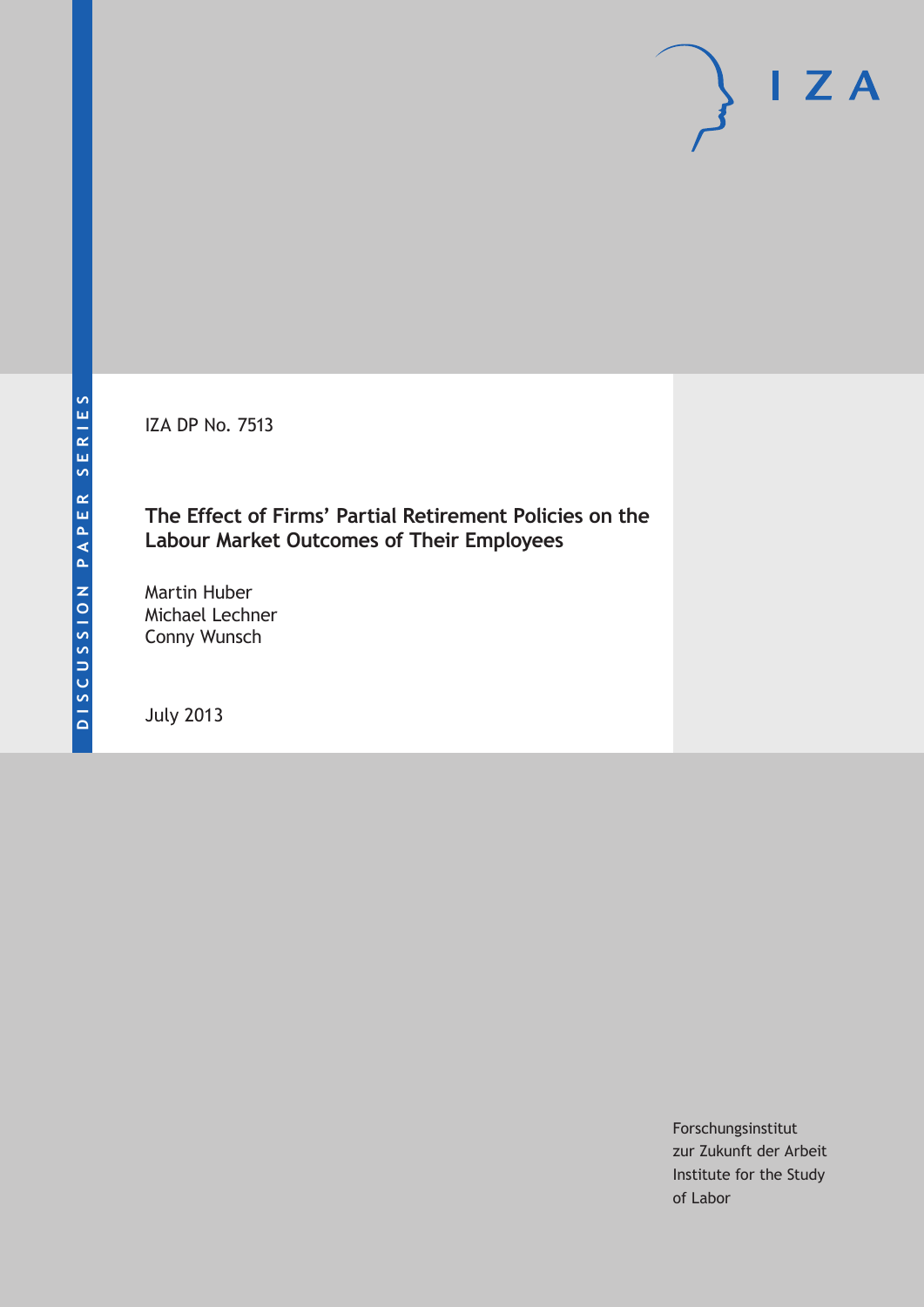# **The Effect of Firms' Partial Retirement Policies on the Labour Market Outcomes of Their Employees**

# **Martin Huber**

*SEW, University of St. Gallen*

# **Michael Lechner**

*SEW, University of St. Gallen, CESifo, IZA, CEPR, PSI and IAB*

# **Conny Wunsch**

*VU University Amsterdam, CESifo, IZA and Tinbergen Institute*

# Discussion Paper No. 7513 July 2013

IZA

P.O. Box 7240 53072 Bonn Germany

Phone: +49-228-3894-0 Fax: +49-228-3894-180 E-mail: [iza@iza.org](mailto:iza@iza.org)

Any opinions expressed here are those of the author(s) and not those of IZA. Research published in this series may include views on policy, but the institute itself takes no institutional policy positions. The IZA research network is committed to the IZA Guiding Principles of Research Integrity.

The Institute for the Study of Labor (IZA) in Bonn is a local and virtual international research center and a place of communication between science, politics and business. IZA is an independent nonprofit organization supported by Deutsche Post Foundation. The center is associated with the University of Bonn and offers a stimulating research environment through its international network, workshops and conferences, data service, project support, research visits and doctoral program. IZA engages in (i) original and internationally competitive research in all fields of labor economics, (ii) development of policy concepts, and (iii) dissemination of research results and concepts to the interested public.

<span id="page-1-0"></span>IZA Discussion Papers often represent preliminary work and are circulated to encourage discussion. Citation of such a paper should account for its provisional character. A revised version may be available directly from the author.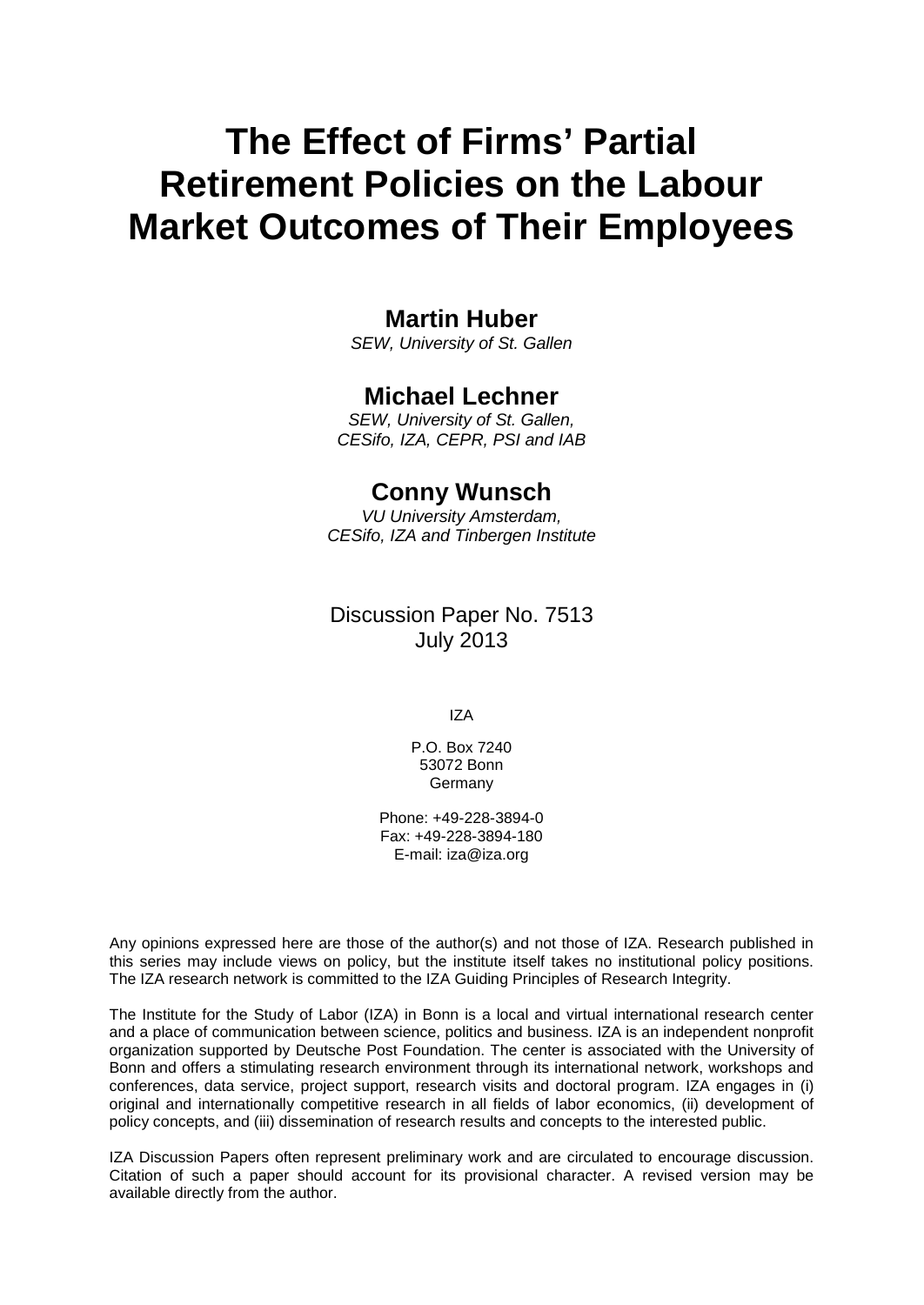IZA Discussion Paper No. 7513 July 2013

# **ABSTRACT**

# **The Effect of Firms' Partial Retirement Policies on the Labour Market Outcomes of Their Employees[\\*](#page-1-0)**

In this paper, we assess the impact of firms introducing part-time work schemes for gradual labour market exit of elderly workers on their employees' labour market outcomes. The analysis is based on unique linked employer-employee data that combine high-quality survey and administrative data. Our results suggest that partial or gradual retirement options offered by firms are an important tool to alleviate the negative effects of low labour market attachment of elderly workers in ageing societies. When combined with financial incentives to hire unemployed or young jobseekers as replacement, they seem to be particularly beneficial, especially when labour market conditions are difficult. Under such circumstances, they can even have positive spill-over effects on younger workers. Firms should thus be encouraged to offer such schemes.

JEL Classification: J14, J26, C21

Keywords: part-time work, elderly employees, treatment effects, matching

Corresponding author:

Michael Lechner University of St. Gallen Swiss Institute for Empirical Economic Research (SEW) Varnbüelstrasse 14 9000 St. Gallen **Switzerland** E-mail: [michael.lechner@unisg.ch](mailto:michael.lechner@unisg.ch)

This project received financial support from the Institut für Arbeitsmarkt und Berufsforschung, IAB, Nuremberg (contract 8104), and from the St. Gallen Research Center for Aging, Welfare, and Labor Market Analysis (SCALA). We are grateful to the staff of the Forschungsdatenzentrum (FDZ) of the Federal Employment Office (BA) in Nuremberg, where most of the estimations were conducted, who provided skillful assistance. Martin Huber appreciates the hospitality of the Economics Department of Harvard University which he was visiting while writing parts of this paper.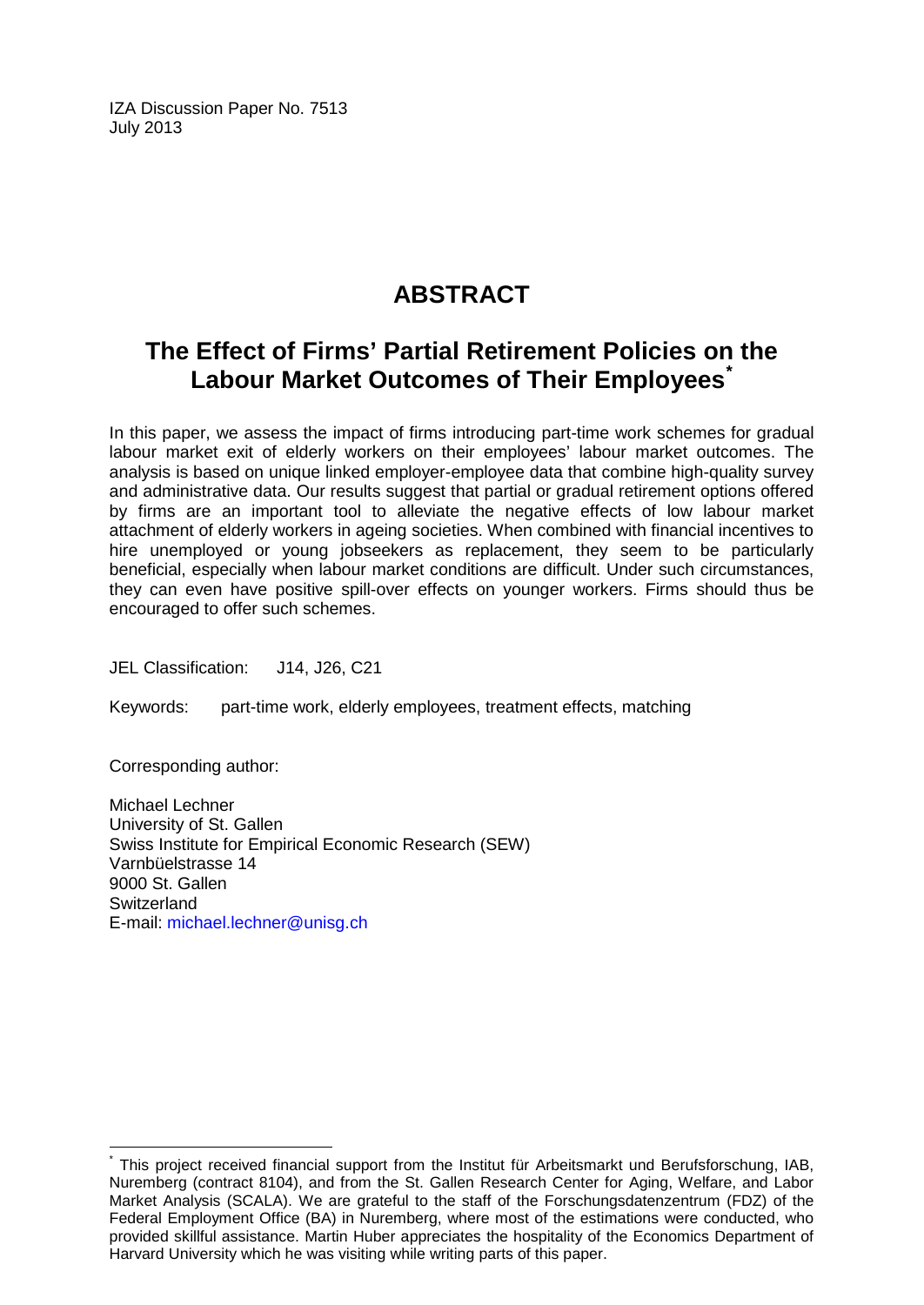### **1 Introduction**

The low labour market attachment of the elderly has far-reaching consequences for the sustainability of the public welfare system in general and the pension system in particular, as well as important implications for future labour supply in ageing societies. Despite increasing longevity, the average effective age at which older workers withdraw from the labour force has declined in almost all OECD countries since the 1970s (OECD, 2009). Even though this trend has been slightly reversed since the turn of the millennium, the effective retirement ages in all but two OECD countries remain substantially lower than in the 1960s and 1970s. For Germany, Börsch-Supan and Jürges (2011) report that the labour force participation of elderly men aged 60 to 64 has dropped from more than 80% in 1966 to less than 35% in 1980s and 1990s. Since about the year 2000, the participation rate has been increasing again, arguably as a response to a sequence of cost cutting reforms after 1992, but it was still just over 40% in 2005. Also female labour force participation in this age group has dropped sharply in the 1970s and only started to recover in the mid-1990s, reaching approximately 25% in 2005.

Germany introduced partial and gradual retirement options in 1996 under the name of part-time work for elderly employees (henceforth PWE). It was intended as a means to smooth the transition from work life to retirement for individuals of age 55 and older.<sup>[1](#page-3-0)</sup> Employees and employers were given the choice between a part-time work schedule during the entire PWE period, and a full-time work schedule in the first half and a leave of absence in the second half of the PWE period, which is called the block model.

Over the entire PWE period, the employers were obliged to pay 50% of the gross wage. However, if the employer filled the vacancies created by PWE with unemployed or young job seekers, Germany's Federal Employment Agency (FEA) provided a supplement

<span id="page-3-0"></span> <sup>1</sup> Indeed, multiple surveys that have been conducted in various countries suggest that workers have an interest in reducing their working hours as they get older, see for instance Abraham and Houseman (2004) and Drago, Wooden, and Black (2009).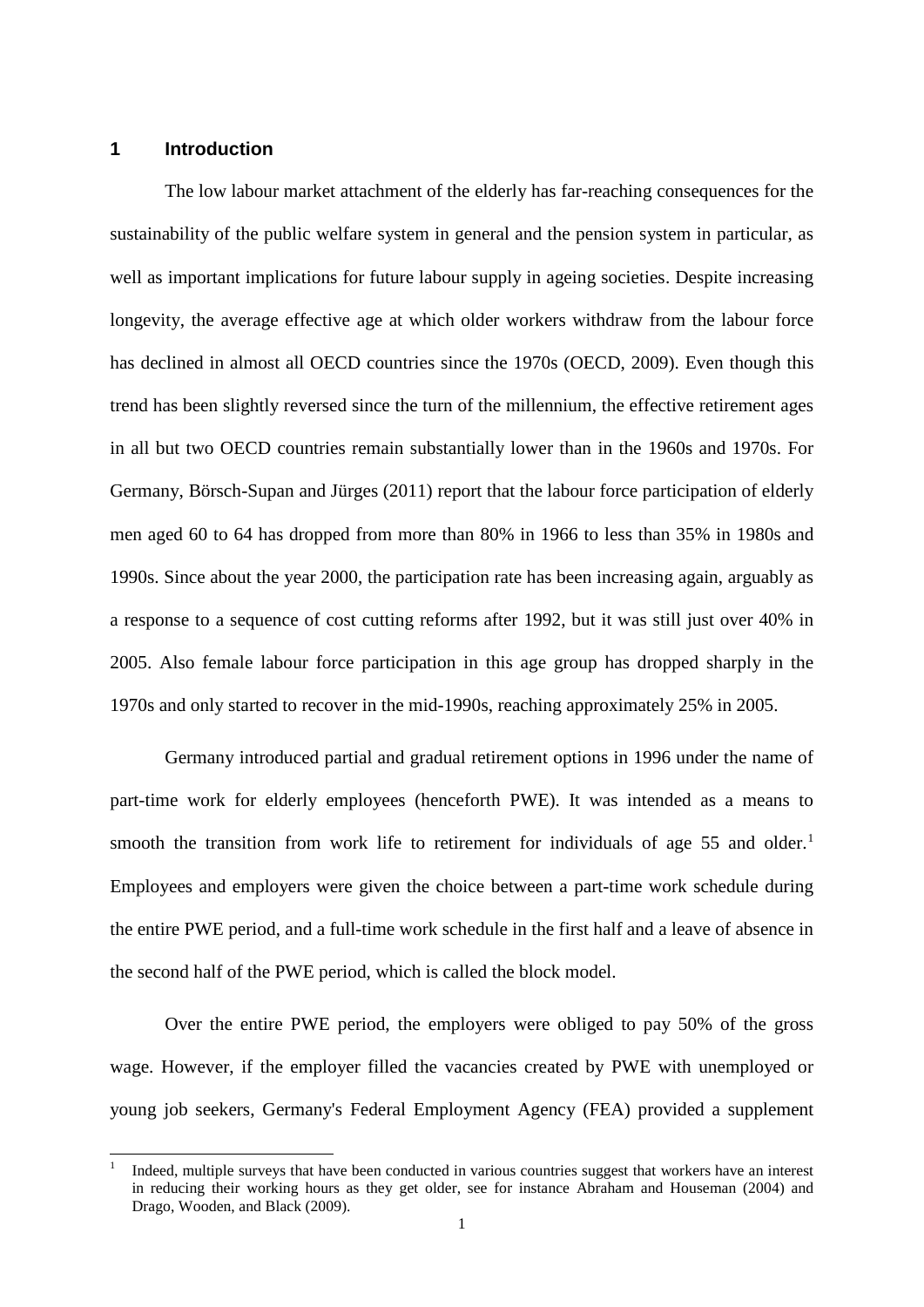payment such that employees in PWE effectively received 70% of their prior net salary and 90% of their pension contribution. The aim of PWE was to decrease costs in the public pension and unemployment schemes through an increase in the labour force attachment of elderly workers that would have otherwise withdrawn from work life completely via unemployment and/or early retirement. The political discussion of PWE has been highly controversial, despite a legal revision in 2004 that reduced the generosity of supplement payments. Critics argue that the block model, which accounts for the vast majority of PWE agreements, has a similar character as "regular" early retirement schemes (see the discussion in Brussig, Knuth, and Wojtkowski, 2009) and that PWE, in contrast to its initial intention, creates unjustifiable public costs through the supplement payments of the FEA.

Motivated by the challenges of the negative effects of low labour market attachment of elderly workers in ageing societies and the ambiguity of the merits of PWE in the political discussion, this paper investigates the effects of the availability of PWE in German firms on the labour market outcomes of their employees. Most of the existing literature has focused on studying the determinants of partial retirement (e.g. Gustman and Steinmeier, 1984; Honig and Hanoch, 1985; Ruhm, 1990; Hurd and McGarry, 1993; Haider and Loughran, 2001; Hutchens, 2003; Even and Macpherson, 2004; Hutchens and Grace-Martin, 2006; Hutchens and Chen, 2007; Robinson and Clark, 2010). Comparably few studies investigate the effect of these schemes on the age at which workers completely withdraw from the labour market. Using the 2006 Portuguese Labour Force Survey and a hazard model, Machado and Portela (2012), for example, investigate the effect of a voluntary reduction in hours of work on the timing of full retirement. The authors find that reductions are associated with earlier retirement in their data and conclude that reducing hours of work appears to signal the desire to retire sooner rather than to remain in the labour market (at reduced hours).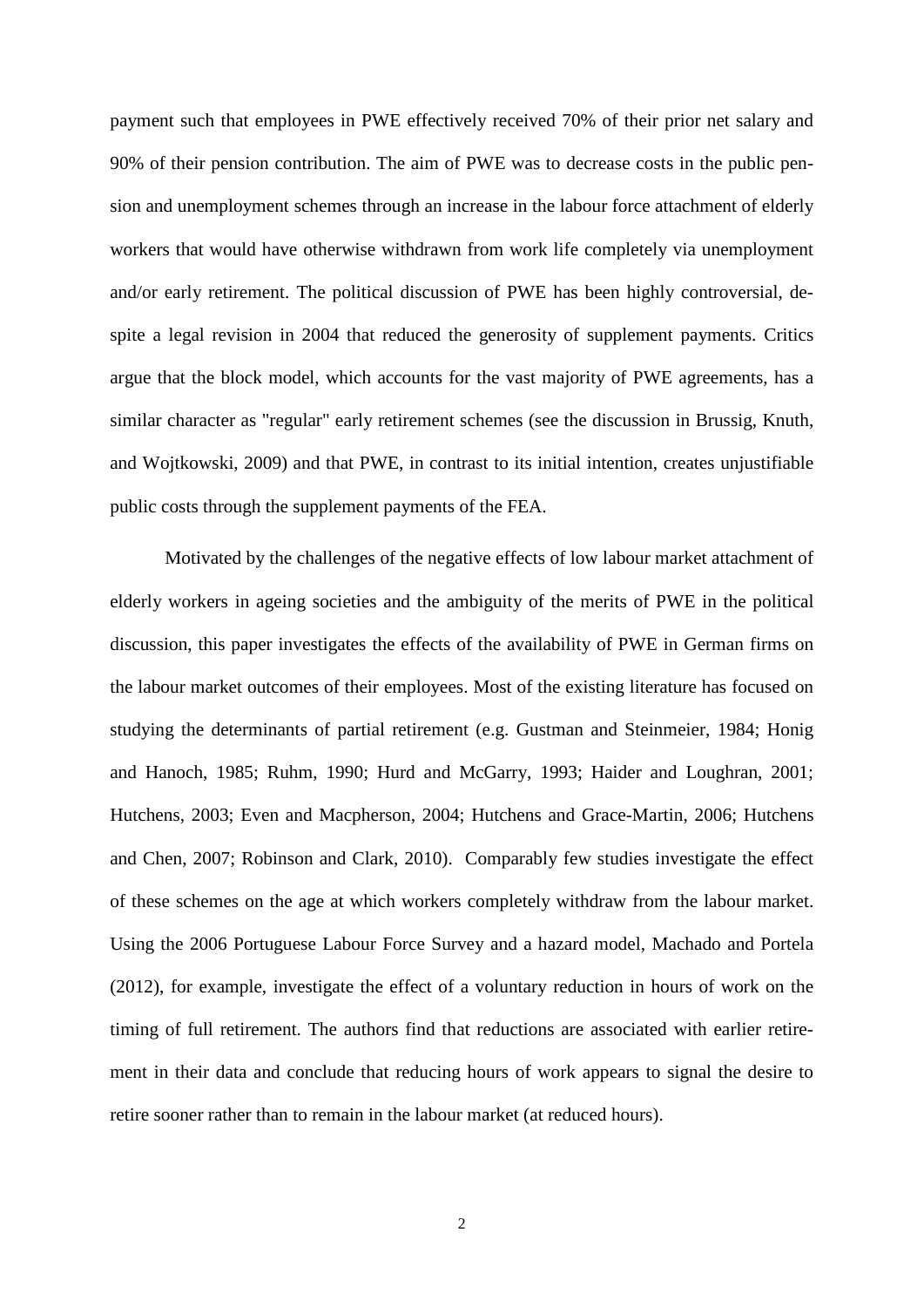This paper contributes to the existing literature in several dimensions. Firstly, we not only investigate how the availability of PWE affects labour market participation, but also consider other outcomes of interest. We study the effects on employment and tenure as alternative measures of labour market attachment and worker retention. Additionally, we investigate the effects on unemployment as alternative pathways to (early) retirement which may be substituted for PWE. Our findings can therefore serve as inputs to a cost-benefit analysis of PWE in terms of public costs.

Secondly, we analyse effect heterogeneity with respect to regions with different labour market conditions and gender. Thirdly, we study potential spill-over effects on workers in the same firm that are not (yet) eligible for PWE. Such effects are likely to exist in Germany due to the financial incentives to hire unemployed or young jobseekers as replacement for employees who retire via PWE. This institutional feature also distinguishes our study from most of the existing literature which considers rather informal arrangements of partial retirement between employers and employees which do not involve public action, see for instance Gustman and Steinmeier (1984), Honig and Hanoch (1985), and Robinson and Clark (2010). Investigating the role of these incentives appears important in order to judge the scope policy makers have in influencing the labour market attachment of elderly workers and whether the results justify public intervention.

Finally, relative to the existing literature, we also make some methodological improvements. We exploit unique linked employer-employee data that combine high-quality survey and administrative data. These data allow us to follow individual labour market outcomes for up to 6.5 years, such that both short and longer-term effects can be assessed. We explicitly address the selection problems involved in the estimation of the effects of PWE on workers' labour market outcomes. The richness of the data allows us to plausibly control for employers' selection into offering PWE. Moreover, in addition to conditioning on a compre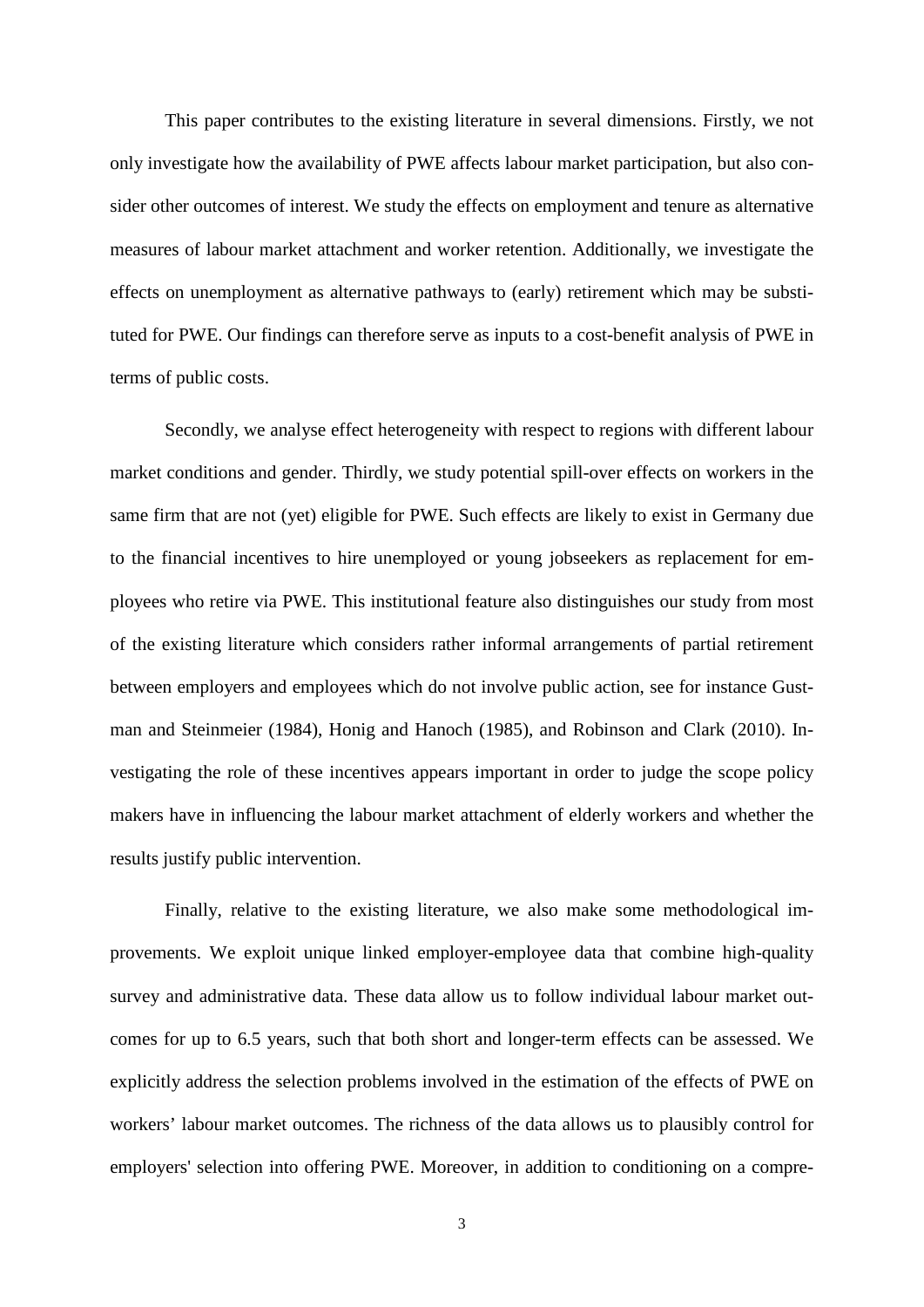hensive set of observed characteristics, we use an empirical design that also controls for unobserved time-constant confounders. Also in contrast to much of the literature, we use rather flexible econometric methods, namely semiparametric radius matching on the propensity score as proposed in Lechner, Miquel, and Wunsch (2011) and analyzed in terms of finite sample properties in Huber, Lechner, and Wunsch (2013). Contrary to parametric estimators, these robust methods have the advantage that they do not rely on tight functional form assumptions that are likely to be violated in real world applications, and they allow for effect heterogeneity.

We find that PWE does not affect the time at which elderly workers withdraw from the labour market. Instead, the availability of PWE reduces unemployment on the way towards (early) retirement. For East Germany, in contrast to West Germany, we find positive effects on employment and tenure as measures of labour market attachment and worker retention by firms. Moreover, in East Germany there are also positive spill-over effects on younger females. They benefit from increased employment and job stability as well as from reduced unemployment. This effect is likely due to the financial incentives to hire unemployed or young jobseekers as replacement for retiring workers. These findings suggest that partial or gradual retirement options offered by firms are an important tool to alleviate the negative effects of low labour market attachment of elderly workers in ageing societies, especially when combined with financial incentives to hire new workers.

The remainder of the paper is organized as follows: Section 2 provides background information on PWE in Germany. In Section 3, we introduce the database and define the sample used in the estimation. Section 4 presents descriptive statistics. Identification and estimation are outlined in Section 5. Section 6 discusses the effect estimates for the various groups defined by age, gender, and region. Section 7 concludes. Appendix A provides the specifications and results of the estimations of the various propensity scores.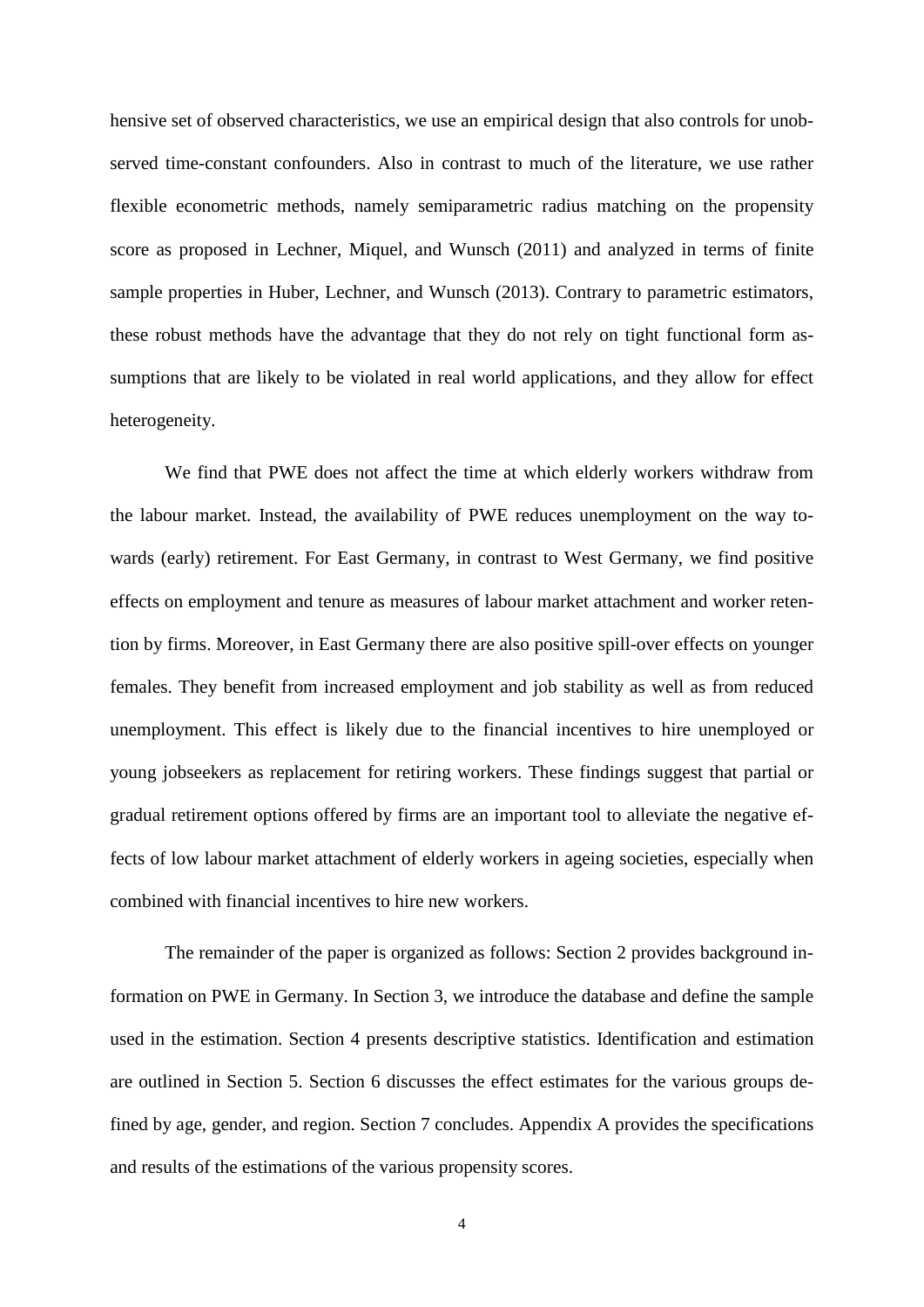### **2 Background information on part-time employment for elderly in Germany**

### *2.1 Institutional background*

Partial or gradual retirement options were introduced in Germany in 1996. Employers and employees could choose between two options (see German Federal Employment Agency 2003): a part-time work schedule during the entire PWE period, and the so-called block model which comprises a full-time work schedule in the first half and a leave of absence in the second half. Over the entire PWE period, employers were required to pay 50% of the gross wage. If the vacancies created by PWE were filled with unemployed or young job seekers, Germany's Federal Employment Agency (FEA) provided a supplement payment such that employees in PWE effectively received 70% of their prior net salary and 90% of their pension contribution. Smaller companies with up to 50 employees were also allowed to hire apprentices instead of unemployed and/or young job seekers. To be eligible for the supplement, which was granted for at most 6 years (even if the PWE agreement covered a longer period), employees had to be 55 or older and had to work for at least 18 hours per week after reducing their working time by half. In 2000, eligibility was extended to individuals in part-time employment (even before switching into PWE).

In 2004, the PWE regulations were revised in the course of the so-called Hartz III legislation that reduced the generosity of the FEA-sponsored components (see German Federal Employment Agency, 2008). Firstly, for all PWE agreements starting on July 1, 2004 or later, a 20% wage supplement to the PWE gross salary (50% of the prior full time gross salary) was granted, however, excluding single or irregular payments. This could generally entail a net salary lower than 70% of the prior full time net salary. Secondly, the pension contributions were reduced. Thirdly, for the block model, employers were obliged to insure against loss in case of bankruptcy. Finally, by 2010, the entitlement to FEA supplements for new PWE agreements expired altogether implying that no new supplement payments were granted from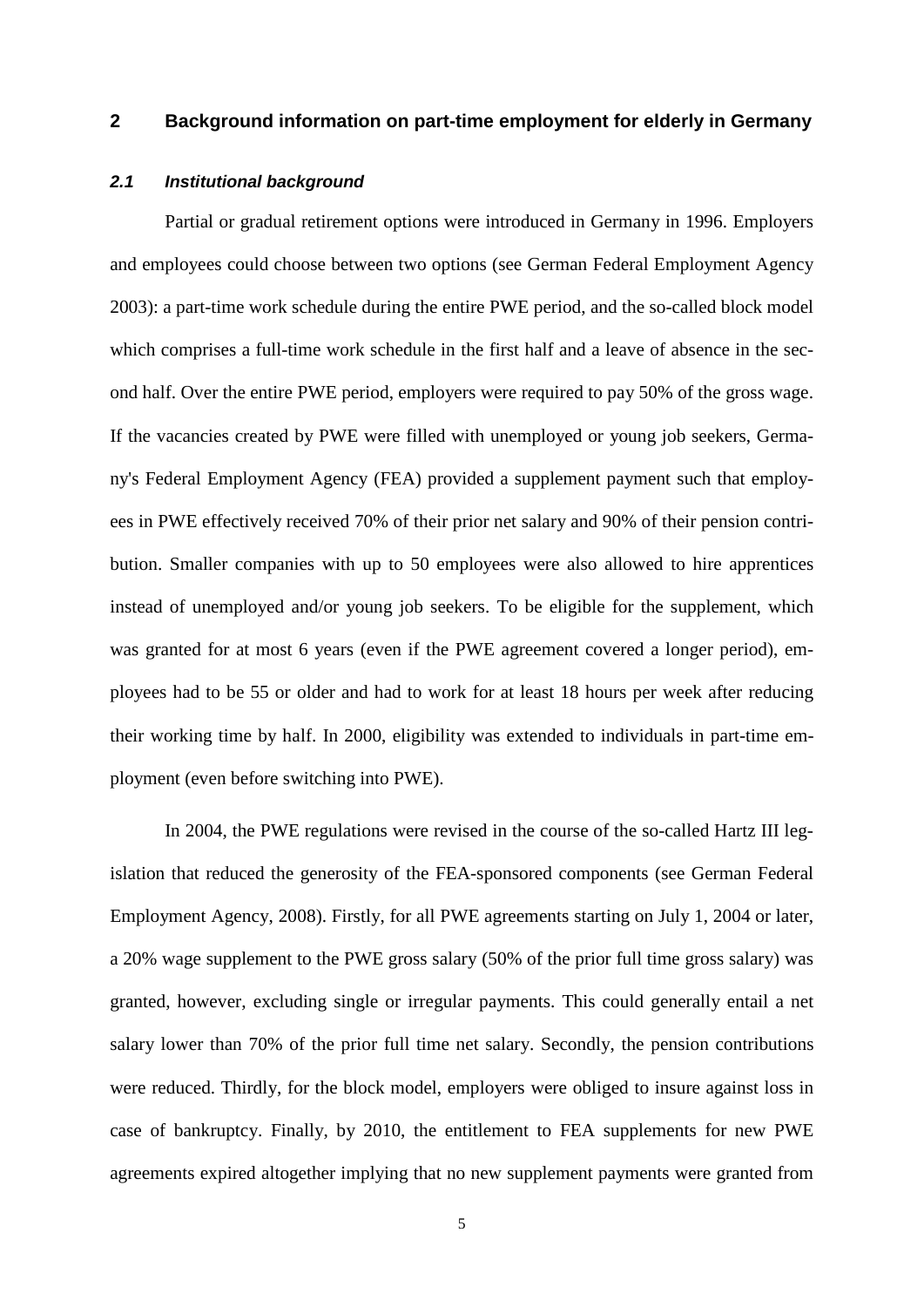2010. However, the PWE Act remains a valid legal framework for employers and employees, even if FEA sponsoring does no longer apply to new agreements.

#### *2.2 Utilization of PWE*

As shown in Figure 2.1, the utilization of PWE increased steadily in the 10 years after its introduction in 1996, reaching an annual average stock of almost 530,000 elderly workers in 2006. In the subsequent two years, PWE utilization remained quite stable. According to Brussig, Knuth, and Wojtkowski (2009), almost one in five employees aged 55 to 64 was in PWE in 2007 when considering total employment subject to obligatory social security contributions in this age group. In 2009, PWE experienced a sharp rise to more than 672,000 workers, very likely as a reaction to the economic crisis. Disentangling the stock by gender and region shows that males in West Germany accounted for 48%, females in West Germany for 31%, males in East Germany for 8%, and females in East Germany for 13% of PWE in 2009 according to the German Pension Insurance Fund (2012).



*Figure 2.1: Annual average stock of total and FEA-sponsored PWE*

Interestingly, only a minor part of total PWE in any given period was supported by the FEA. After a continuous rise it passed 100,000 beneficiaries in 2006 and has been declining

Sources: Statistics of the German Pension Insurance Fund (http://www.deutsche-rentenversicherung.de, 2012) and of the German Federal Employment Agency (http://statistik.arbeitsagentur.de, 2012).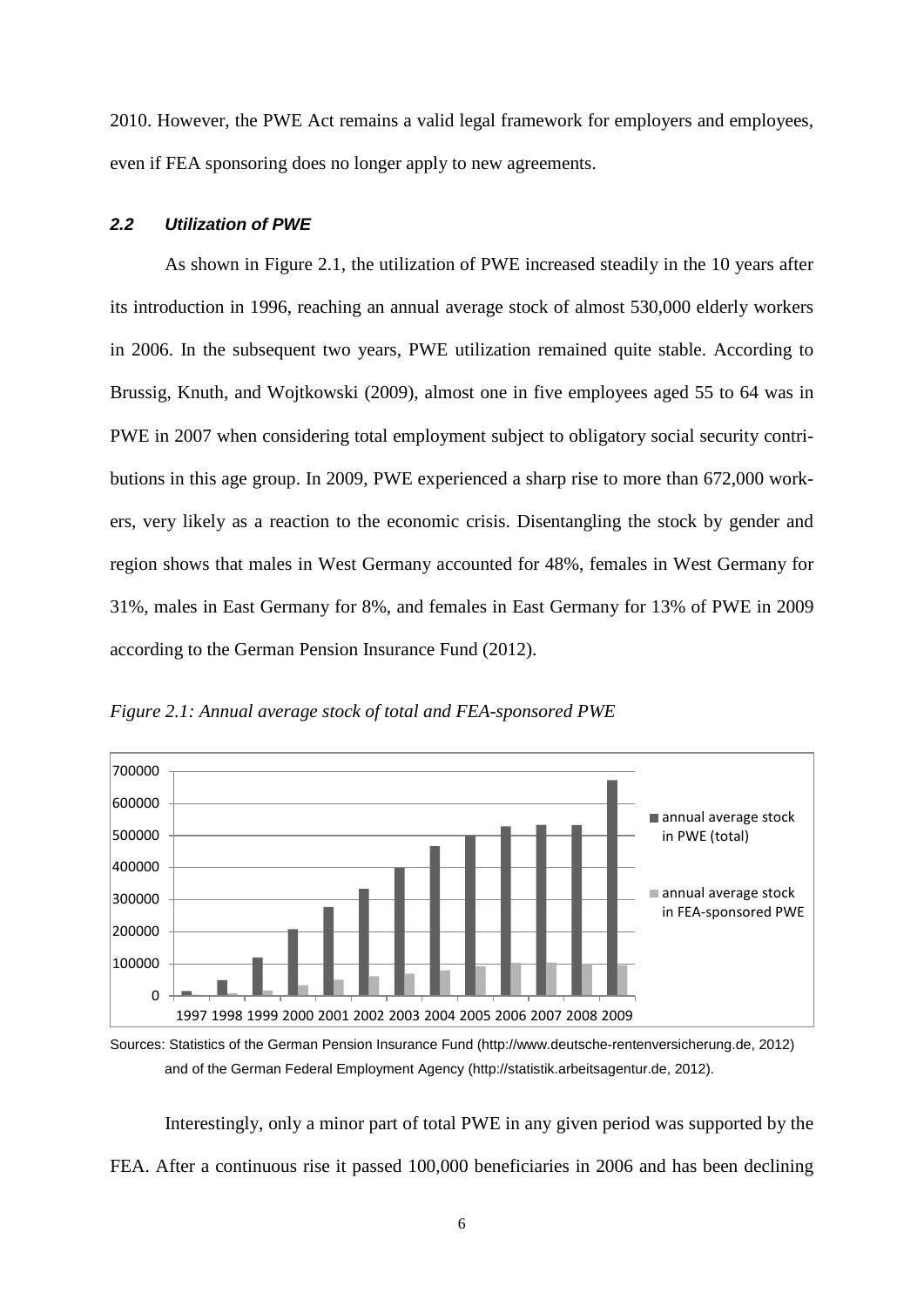slowly ever since 2008. Note that the statistic only considers cases that received FEA transfers in the respective year, irrespective of the total time frame of the PWE agreement. For the block model, this implies that the individuals only enter these statistics during their leave of absence, i.e., in the second half of the PWE, as FEA payments only start after the full-time work phase. Disentangling the shares of the two PWE models, namely part-time work over the entire time frame versus the block model, reveals that the latter is by far the more popular option and has become more important over time. Already in 2005, 84.6% of all FEA-sponsored PWE agreements were based on the block model, and its share increased to 89.1% (90.2%) in 2008 (2011) (see German Federal Employment Agency, 2012).

Figure 2.2 shows that the costs of FEA-sponsoring have risen dramatically since the introduction of PWE, therefore causing much controversy in political and public debates in Germany. Expenditures climbed from just 10.6 million Euros in 1997 for 3,286 cases to a staggering 1.38 billion in 2007 when FEA-sponsored PWE reached its peak (104,350 cases). In 2010, PWE still accounted for 1.34 billion or roughly 3% of the FEA's total expenditures.



*Figure 2.2: Annual PWE-related expenditures of the Federal Employment Agency*

Sources: Statistics of the German Federal Employment Agency (http://statistik.arbeitsagentur.de, 2012)..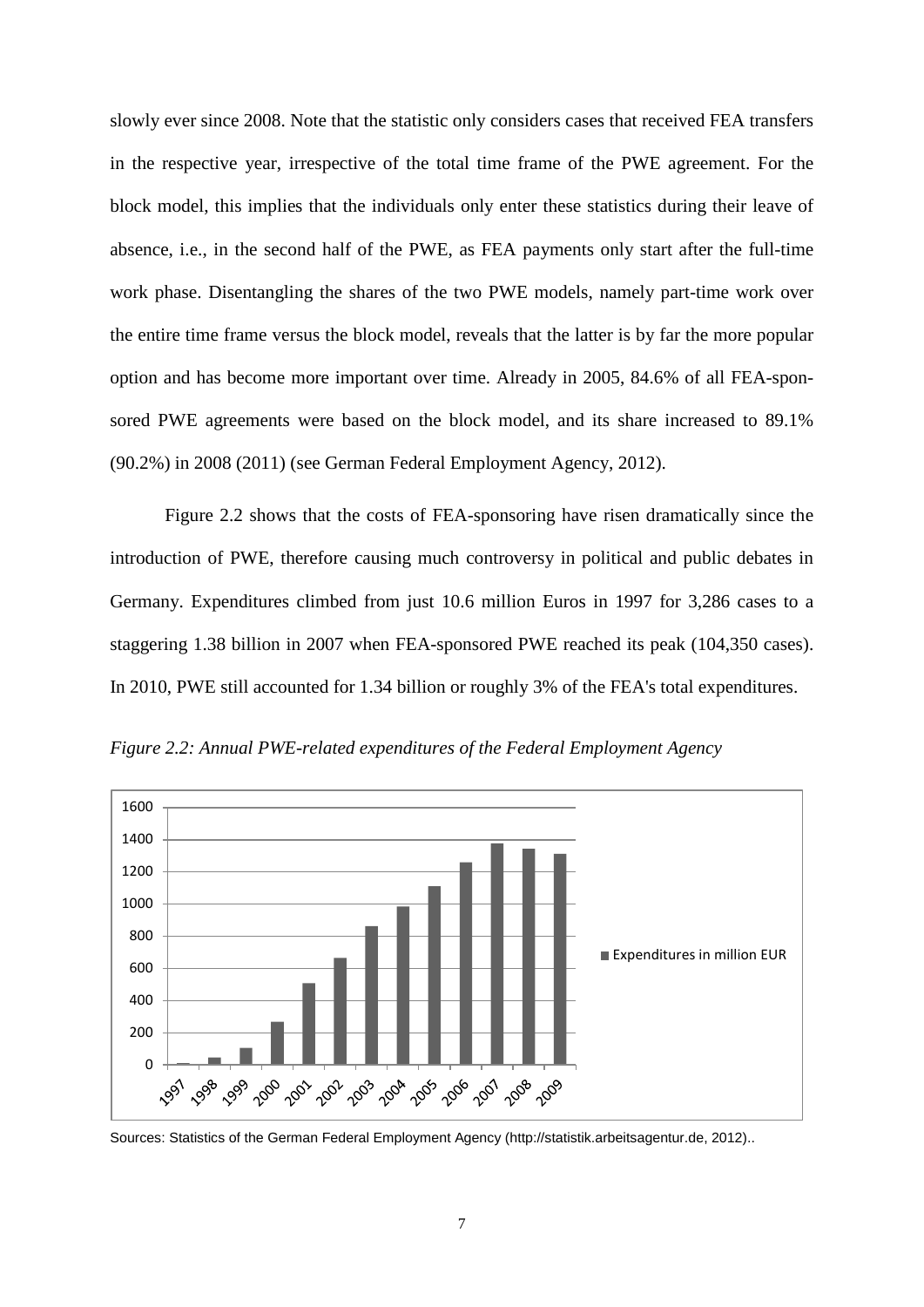### **3 Data and definition of the sample**

### *3.1 Data*

Our empirical analysis relies on unique linked employer-employee data that combine different administrative and survey data sets from the FEA's Institute of Employment Research (IAB). The data is based on the IAB Establishment Panel, which is a representative survey of German establishments. It covers a broad spectrum of firm level information including firm size, industry, legal form, biographical data, structure of the work force (e.g. education, occupation, share of males/females), employee turnover, vacancies and labour demand, working hours, human resource policies (e.g. flexible work time, inclination to recruit older workers) and training activities, financial revenues and profits, investment activities, usage rate, technological and organizational factors, and use of financial support or subsidies, among many others. The survey was first conducted in 1993 and is annually repeated. It is an unbalanced panel due to attrition and the inclusion of new companies over time. Currently it covers almost 16,000 firms.

The information from the EP has been linked to the so-called IAB Establishment History Panel which includes a rich set of aggregate information on the firm's employees. The variables describe the composition of a firm's work force, for example in terms of age, education, tenure, and earnings. They are based on the employees' social insurance records and are constructed, for each year, from the cross section of all workers employed in the firm on June 30.

For the firms in our sample, which is described in more detail below, the social insurance records of their employees with full employment, unemployment and earnings histories and a rich set of personal characteristics for the years 1990-2008 have been merged to the firm data. These data have been used, for example, by Wunsch and Lechner (2008), Biewen et al. (2013), Wunsch (2013), and Lechner and Wunsch (2013). Finally, the data base also con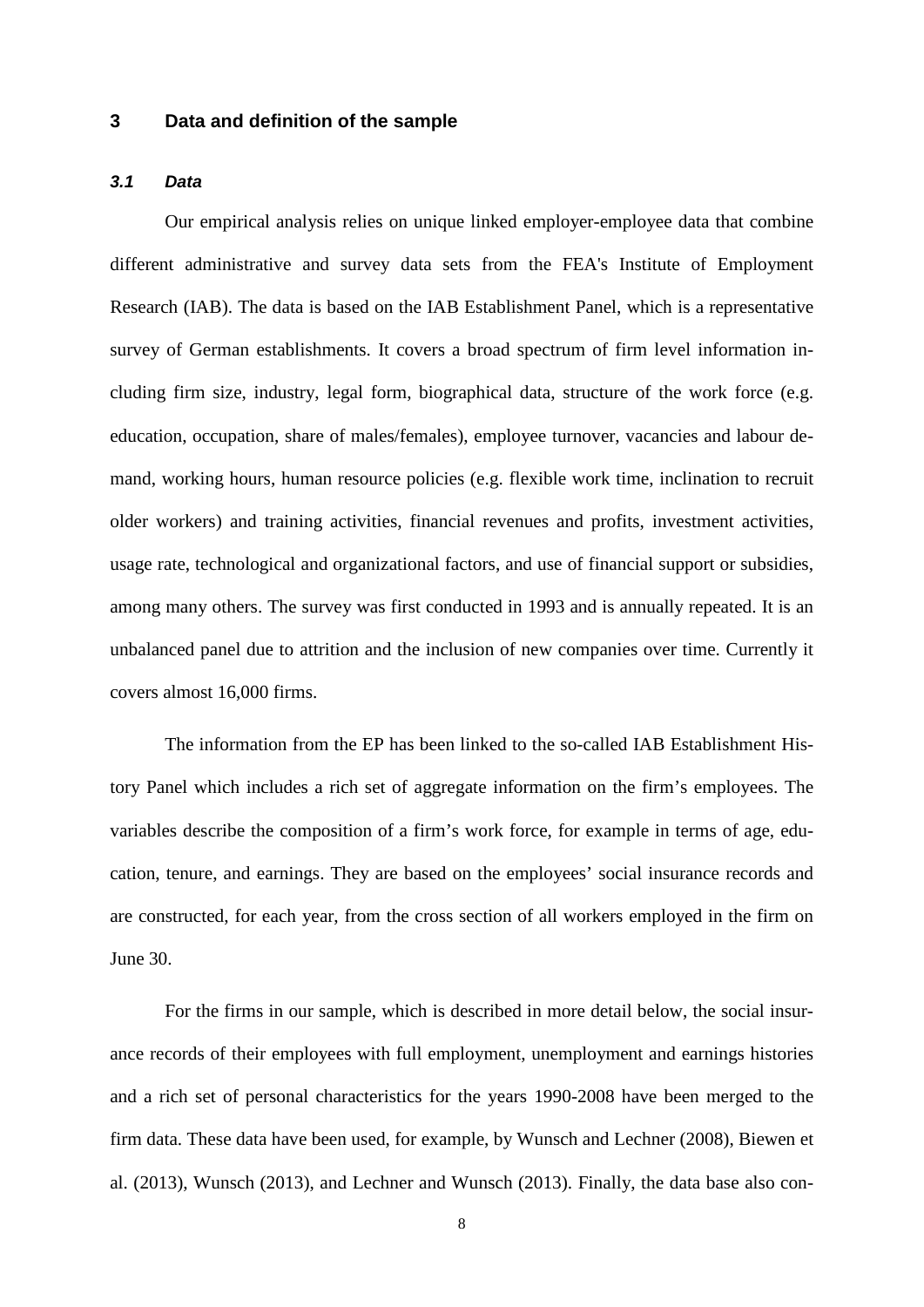tains a rich set of regional characteristics such as the federal state, urbanization, and local labour market conditions that have been linked via county identifiers from regional statistics.

#### *3.2 Sample and treatment definition*

Our empirical analysis is based on the firms included in the IAB Establishment Panel in 2000. As described in more detail below, the design of our study also requires that we observe firms in the 1999 and 2002 waves of the survey. We furthermore exclude all firms with less than 100 or more than 1000 employees in the year 2000 to increase homogeneity and avoid common support problems. The latter arise if for some firms that offer PWE no comparable (in terms of observed characteristics) firms that do not offer PWE can be found. In particular, small firms are rarely offering PWE and, therefore, a size of less than 100 employees would almost perfectly predict selection into treatment. Furthermore, firms that neither have a collective wage agreement, nor tie pay to collective agreements were discarded due to similar common support issues. For similar reasons, we exclude firms in specific sectors, in particular agriculture, forestry, mining, power/water supply, children's/retirement homes, laundry/cleaning services, grooming, rental activities (e.g. cars), public administration, and social insurance. Firm that could not be attributed to any industry are deleted as well. Thus, the sample is restricted to private companies that are representative for firms in the manufacturing and service sectors.

Information about PWE comes from two sources. Firstly, the 1999 and 2002 waves of the firm survey include a question whether the firms offers PWE. Secondly, the social insurance records of the employees indicate whether there is any worker on a PWE contract. For identification we will exploit the introduction of PWE in some firms between 2000 and 2002. Therefore, our baseline sample consists of firms that do not offer PWE in 1999 and 2000 (measured in the 1999 survey and the administrative data from 1999 and 2000). Treatment status is defined based on the availability of PWE in 2002: The treated pool consists of all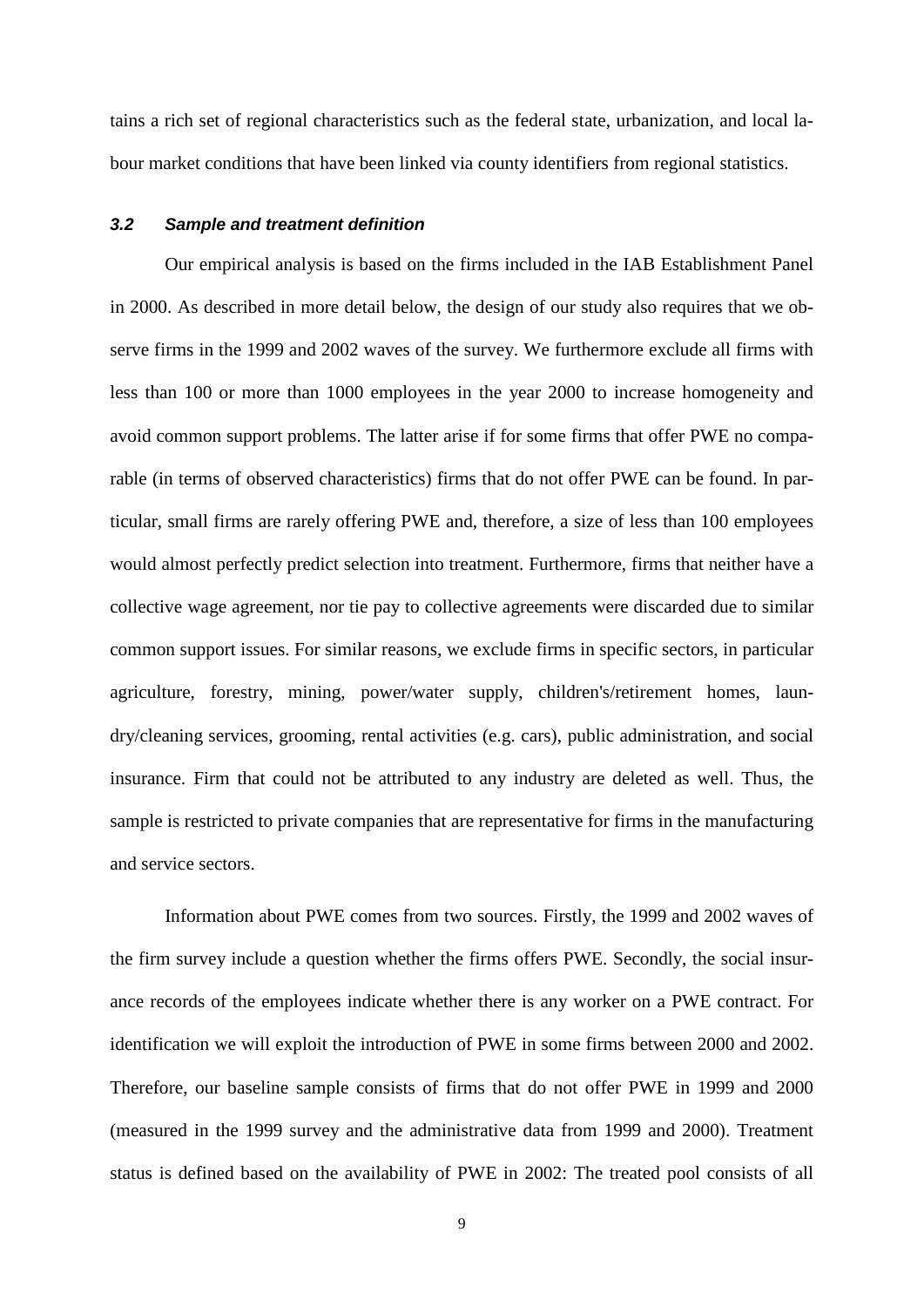firms that have switched to offering PWE according to the survey data, while those not offering PWE in 2002 according to both the survey data and to the administrative data constitute the nontreated sample. The very few cases where PWE is offered according to the administrative data but not according to the survey data are discarded from our sample.

In our analysis, we focus on the effects of offering PWE on the firms' work force in the year 2000. Thus, our estimation sample consists of the workers who are employed by the sampled firms in June 2000 with at least three years of tenure. The conditions prevents that identification is jeopardized, for example, by employees entering a firm in reaction to the (expected) introduction of PWE. Furthermore, we select only workers of age 31 to 60 years (June 2000). This condition ensures that workers are sufficiently removed from educational choices and statutory retirement age (65).

*Table 3.1: Number of firms and individuals per stratum*

|                                                               | West |              |  |  | East                           |                   |  |         |                                                                           |     |           |     |
|---------------------------------------------------------------|------|--------------|--|--|--------------------------------|-------------------|--|---------|---------------------------------------------------------------------------|-----|-----------|-----|
|                                                               |      | <b>Males</b> |  |  | <b>Males</b><br><b>Females</b> |                   |  |         | <b>Females</b>                                                            |     |           |     |
| Age                                                           |      |              |  |  |                                |                   |  |         | 31-40 41-50 51-60 31-40 41-50 51-60 31-40 41-50 51 plus 31-40 41-50 51-60 |     |           |     |
| Firms                                                         | 179  | 178          |  |  |                                | 176   178 178 174 |  | 166 167 | 171 I                                                                     | 172 | 201       | 182 |
| Individuals 4098 4269 3390 3323 3412 2227 4145 4894 2902 4339 |      |              |  |  |                                |                   |  |         |                                                                           |     | 4953 2454 |     |

We conduct our evaluation within 12 distinct strata. They are defined by region (West and East Germany) to account for differences in selection into treatment, as well as age groups (elderly: 51-60, intermediate: 41-50, and young: 31-40) and gender, to account for the possibility of heterogeneous treatment effects. Table 3.1 summarizes the number of observations (firms and individuals) that are available in each of the 12 strata.

### **4. Descriptive statistics**

This section presents descriptive statistics for the key group of elderly workers (aged 51-60) and their employers. In Table 4.1, we present characteristics of the firms in which the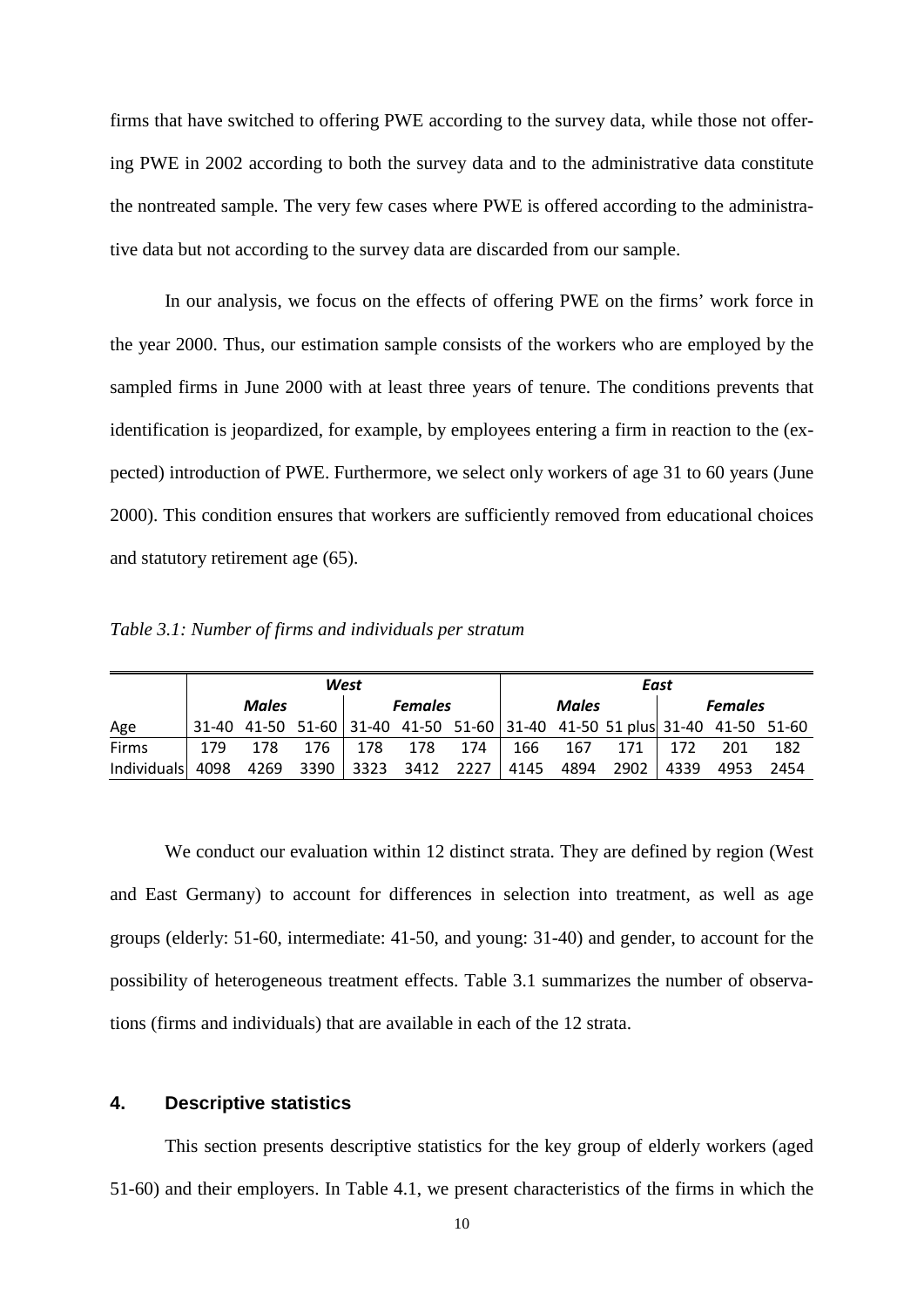elderly workers were employed in June 2000, separately by PWE status, gender, and region. Table 4.2 displays the characteristics of employees in those groups. [2](#page-13-0)

Table 4.1 shows that the introduction of PWE is selective with respect to a range of firm characteristics. In particular, establishments providing PWE are on average substantially larger and pay higher wages than those which do not. Moreover, they differ considerably from non-providers of PWE in terms of the distribution of industries. Organizational characteristics also seem to matter. Foreign-owned firms or companies that tie wages to a collective agreement are less likely to offer PWE, while firms with a works council or profit sharing arrangement are more likely to do so. The incidence of recent corporate reorganizations is also related to the treatment, however, in opposite directions for West and East Germany. A further important dimension concerns staff-related issues such as difficulties in hiring or retaining employees, because PWE could potentially be used to alleviate such problems. Indeed, the data suggest that firms reporting searching for employees and having trouble in finding skilled personnel are more likely to offer PWE, arguably to prevent experienced elderly employees from leaving the firm too early.

<span id="page-13-0"></span> <sup>2</sup> Information on the younger groups that are also considered in the econometric analysis (aged 41-50 and 31- 40, respectively) is available from the authors upon request. Also, due to the very large number of variables in the data (several hundred) we abstain from presenting statistics on all variables. They are available on request. The information available in administrative data is well documented in Wunsch and Lechner (2008) and Lechner and Wunsch (2013). For a detailed documentation of the variables available in the IAB Estab-<br>lishment Panel see http://fdz.iab.de/de/FDZ Establishment Data/IAB Establishment Panel/IAB lishment Panel see http://fdz.iab.de/de/FDZ\_Establishment\_Data/IAB\_Establishment\_Panel/IAB\_ Establishment\_Panel\_Working\_Tools.aspx, for those in the IAB Establishment History Panel see http://fdz.iab.de/de/FDZ\_Establishment\_Data/Establishment\_History\_Panel/Establishment\_History\_Panel\_ Working\_Tools.aspx.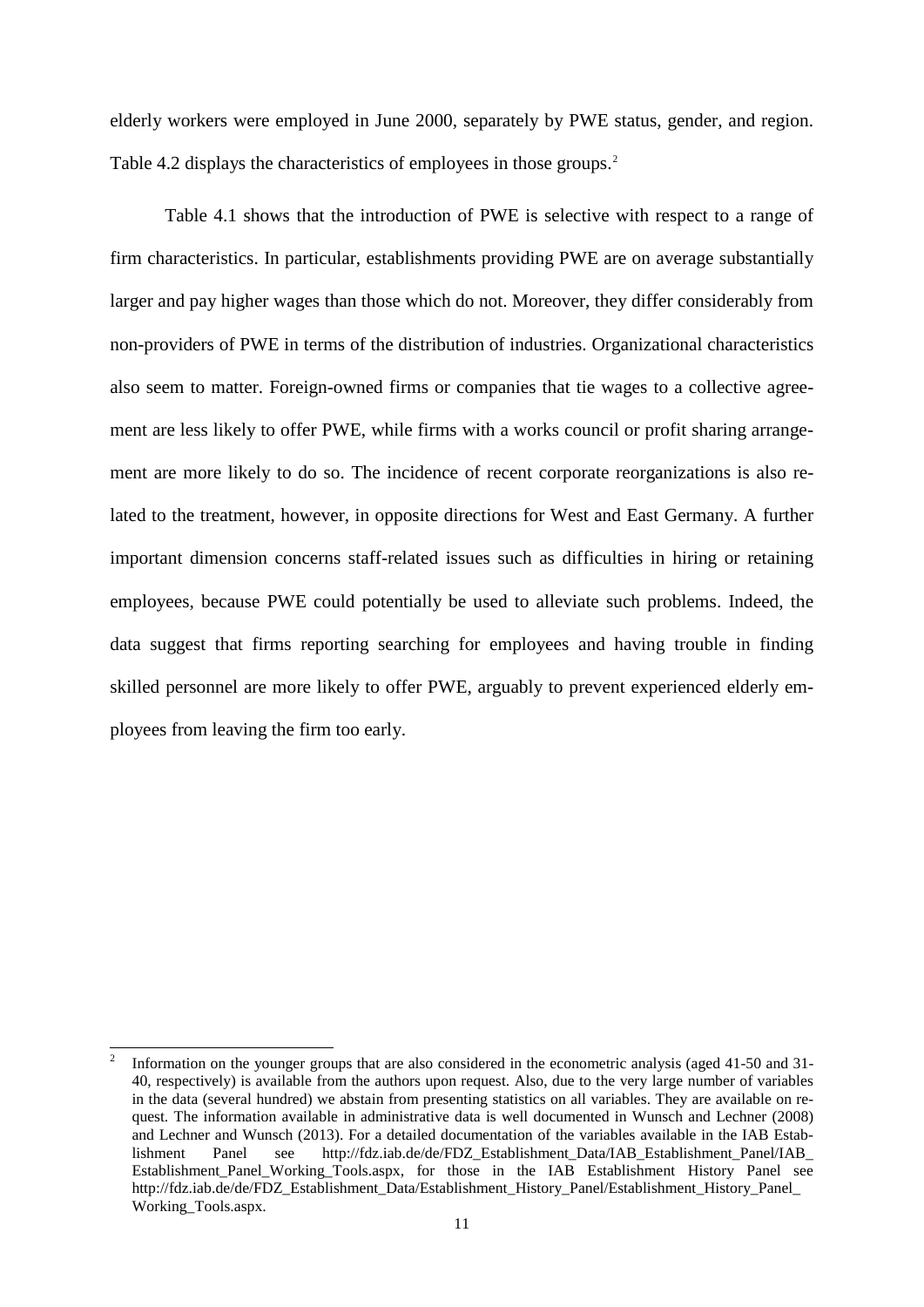|                                              |      |      | Men West Women West |      | <b>Men East</b> |                   | <b>Women East</b> |       |
|----------------------------------------------|------|------|---------------------|------|-----------------|-------------------|-------------------|-------|
| <b>PWE</b>                                   | no   | yes  | no                  | yes  | no              | yes               | no                | yes   |
| <b>Basic firm characteristics</b>            |      |      |                     |      |                 |                   |                   |       |
| Log number of employees                      | 5.65 | 5.87 | 5.48                | 5.90 | 5.53            | 5.71              | 5.56              | 5.90  |
| Number of newly hired employees              | 0.16 | 0.13 | 0.16                | 0.15 | 0.12            | 0.09              | 0.13              | 0.12  |
| Number of employees leaving the firm         | 0.28 | 0.29 | 0.33                | 0.27 | 0.17            | 0.15              | 0.13              | 0.09  |
| Mean age of employees                        | 40   | 40   | 40                  | 39   | 41              | 40                | 41                | 39    |
| Share of employees being 55 or older         | 0.14 | 0.13 | 0.13                | 0.12 | 0.13            | 0.12              | 0.12              | 0.11  |
| Normalized mean earnings                     | 1.22 | 1.34 | 0.93                | 1.12 | 0.94            | 1.09              | 0.75              | 0.91  |
| Share of female employees                    | 0.26 | 0.21 | 0.55                | 0.51 | 0.34            | 0.26              | 0.65              | 0.66  |
| Share of employees w/o German citizenship    | 0.13 | 0.13 | 0.13                | 0.11 | 0.00            | 0.01              | 0.00              | 0.00  |
| Share of part-time employees                 | 0.09 | 0.06 | 0.23                | 0.20 | 0.08            | 0.06              | 0.26              | 0.25  |
| Human capital                                |      |      |                     |      |                 |                   |                   |       |
| Share of apprentices                         | 0.03 | 0.05 | 0.03                | 0.06 | 0.05            | 0.05              | 0.04              | 0.07  |
| Share of unskilled workers                   | 0.28 | 0.29 | 0.33                | 0.27 | 0.17            | 0.15              | 0.13              | 0.09  |
| Share of skilled workers                     | 0.30 | 0.27 | 0.15                | 0.13 | 0.41            | 0.45              | 0.22              | 0.17  |
| Share of clerks                              | 0.29 | 0.33 | 0.26                | 0.33 | 0.29            | 0.28              | 0.34              | 0.42  |
| Share of employees without vocational degree | 0.26 | 0.27 | 0.34                | 0.28 | 0.10            | 0.08              | 0.09              | 0.10  |
| Share of employees with vocational degree    | 0.61 | 0.64 | 0.48                | 0.61 | 0.74            | 0.75              | 0.72              | 0.76  |
| Share of college/university graduates        | 0.05 | 0.07 | 0.03                | 0.06 | 0.11            | 0.15              | 0.07              | 0.11  |
| <b>Industry</b>                              |      |      |                     |      |                 |                   |                   |       |
| Manufacturing                                | 0.66 | 0.88 | 0.57                | 0.60 | 0.59            | 0.78              | 0.28              | 0.26  |
| Construction                                 | 0.13 | 0.01 | 0.02                | 0.01 | 0.00            | 0.00              | 0.05              | 0.01  |
| Trade/sales/retail                           | 0.08 | 0.06 | 0.13                | 0.19 | 0.06            | 0.08              | 0.19              | 0.22  |
| Service industry                             | 0.14 | 0.05 | 0.28                | 0.20 | 0.35            | 0.14              | 0.49              | 0.51  |
| <b>Organization</b>                          |      |      |                     |      |                 |                   |                   |       |
| Foreign ownership > 50%                      | 0.37 | 0.14 | 0.19                | 0.06 | 0.13            | 0.04              | 0.07              | 0.03  |
| No working-time accounts                     | 0.21 | 0.25 | 0.39                | 0.36 | 0.25            | 0.19              | 0.44              | 0.50  |
| No works council                             | 0.14 | 0.04 | 0.32                | 0.04 | 0.18            | 0.05              | 0.27              | 0.04  |
| Profit sharing                               | 0.16 | 0.24 | 0.14                | 0.18 | 0.07            | 0.17              | 0.09              | 0.12  |
| Pay tied to collective agreement             | 0.24 | 0.11 | 0.21                | 0.18 | 0.20            | 0.18              | 0.23              | 0.13  |
| Recent reorganization of corporate structure | 0.33 | 0.55 | 0.23                | 0.34 | 0.44            | 0.27              | 0.39              | 0.29  |
| <b>Staff-related issues</b>                  |      |      |                     |      |                 |                   |                   |       |
| Looking for staff right now                  | 0.60 | 0.67 | 0.52                | 0.67 | 0.27            | 0.45              | 0.34              | 0.50  |
| Hard to find skilled workers                 | 0.59 | 0.67 | 0.51                | 0.66 | 0.42            | 0.53              | 0.30              | 0.50  |
| Staff shortage                               | 0.30 | 0.15 | 0.29                | 0.12 | 0.06            | 0.04              | 0.06              | 0.07  |
| High rate of absences                        | 0.38 | 0.21 | 0.34                | 0.33 | 0.22            | 0.25              | 0.15              | 0.21  |
| <b>Regional characteristics</b>              |      |      |                     |      |                 |                   |                   |       |
| Firm in city                                 | 0.38 | 0.29 | 0.30                | 0.31 | 0.19            | 0.11              | 0.12              | 0.30  |
| Deviation from mean unemployment rate '02    | 8.37 | 8.39 | 8.24                | 9.25 |                 | 13.60 14.98 15.67 |                   | 15.79 |
| Number of observations                       | 1167 | 2223 | 951                 | 1276 | 1365            | 1537              | 1307              | 1147  |

# *Table 4.1: Mean characteristics of firms of elderly workers, by gender and region*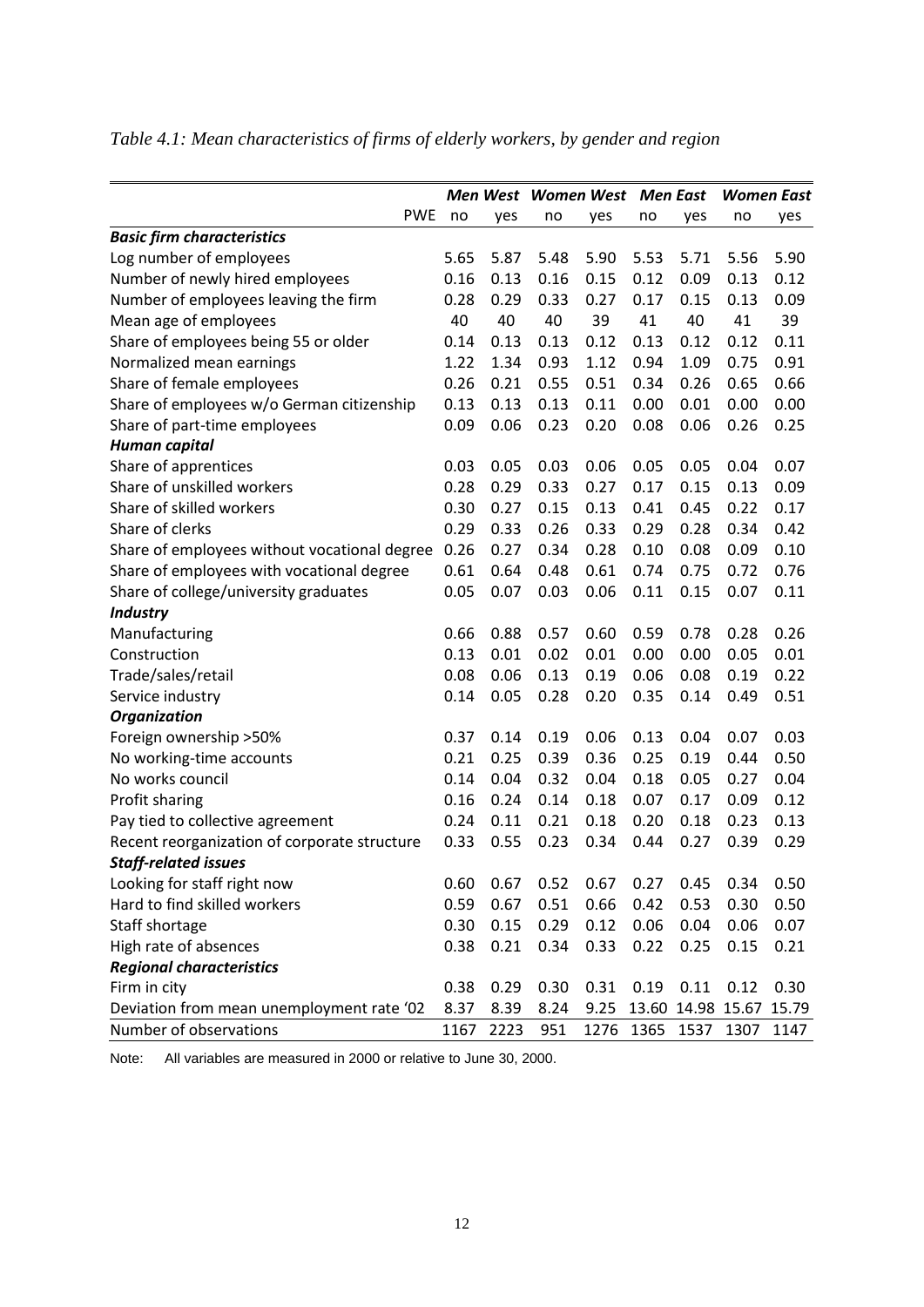|                                                  |      |      | Men West Women West Men East Women East |      |      |      |      |      |
|--------------------------------------------------|------|------|-----------------------------------------|------|------|------|------|------|
| <b>PWE</b>                                       | no   | yes  | no                                      | yes  | no   | yes  | no   | yes  |
| Age                                              | 55.2 | 55.2 | 55.1                                    | 54.6 | 55.5 | 55.3 | 54.8 | 54.8 |
| No vocational degree                             | 0.18 | 0.20 | 0.46                                    | 0.38 | 0.05 | 0.04 | 0.08 | 0.06 |
| Vocational degree                                | 0.68 | 0.71 | 0.42                                    | 0.56 | 0.72 | 0.72 | 0.76 | 0.82 |
| College/university degree                        | 0.06 | 0.05 | 0.01                                    | 0.01 | 0.19 | 0.23 | 0.07 | 0.08 |
| Tenure in years                                  | 3.49 | 3.34 | 3.24                                    | 3.39 | 2.66 | 2.82 | 2.64 | 2.79 |
| Share employed in 2 years before 2000            | 1.00 | 1.00 | 0.86                                    | 0.94 | 0.36 | 0.48 | 0.36 | 0.38 |
| Share unemployed in 2 years before 2000          | 0.00 | 0.00 | 0.03                                    | 0.01 | 0.02 | 0.01 | 0.06 | 0.03 |
| Share out of labour force in 2 years before 2000 | 0.00 | 0.00 | 0.12                                    | 0.05 | 0.62 | 0.51 | 0.58 | 0.59 |
| Gross earnings per month in 2000                 | 3060 | 3240 | 1760                                    | 2080 | 2180 | 2480 | 1660 | 1920 |
| Unskilled worker                                 | 0.24 | 0.26 | 0.42                                    | 0.32 | 0.16 | 0.13 | 0.14 | 0.08 |
| Skilled worker                                   | 0.39 | 0.34 | 0.06                                    | 0.01 | 0.50 | 0.53 | 0.12 | 0.09 |
| Clerk                                            | 0.37 | 0.40 | 0.25                                    | 0.30 | 0.34 | 0.34 | 0.49 | 0.54 |
| Job in engineering                               | 0.30 | 0.33 | 0.03                                    | 0.03 | 0.27 | 0.36 | 0.04 | 0.07 |
| Job in construction                              | 0.09 | 0.03 | 0.02                                    | 0.02 | 0.00 | 0.00 | 0.00 | 0.00 |
| Job in manufacturing                             | 0.15 | 0.26 | 0.20                                    | 0.16 | 0.16 | 0.21 | 0.06 | 0.06 |
| High-skilled job in services                     | 0.27 | 0.24 | 0.37                                    | 0.49 | 0.28 | 0.22 | 0.55 | 0.69 |
| Low-skilled job in services                      | 0.09 | 0.07 | 0.19                                    | 0.12 | 0.18 | 0.12 | 0.21 | 0.13 |
| Other job                                        | 0.10 | 0.08 | 0.19                                    | 0.18 | 0.10 | 0.06 | 0.14 | 0.04 |
| No German citizenship                            | 0.12 | 0.14 | 0.11                                    | 0.11 | 0.00 | 0.00 | 0.00 | 0.00 |
| Number of observations                           | 1167 | 2223 | 951                                     | 1276 | 1365 | 1537 | 1307 | 1147 |

*Table 4.2: Mean characteristics of elderly workers, by gender and region*

Note: All variables are measured in 2000 or relative to June 30, 2000.

Table 4.2 indicates that the firms offering PWE also differ in terms of the composition of their work force. Their employees appear to have on average somewhat more favourable labour market histories. For example, the proportion of time in employment prior to the treatment period is higher (apart from West German men, who were fully employed in any case), while among West German women and East German men, the time out of labour force is lower. Furthermore, the average earnings of elderly employees in firms with PWE are somewhat higher, which is in line with the higher average earnings among firms with PWE in general. Finally, the composition of jobs differs substantially across elderly workers in firms with and without PWE, which appears intuitive given the differences in the distribution of industries mentioned before.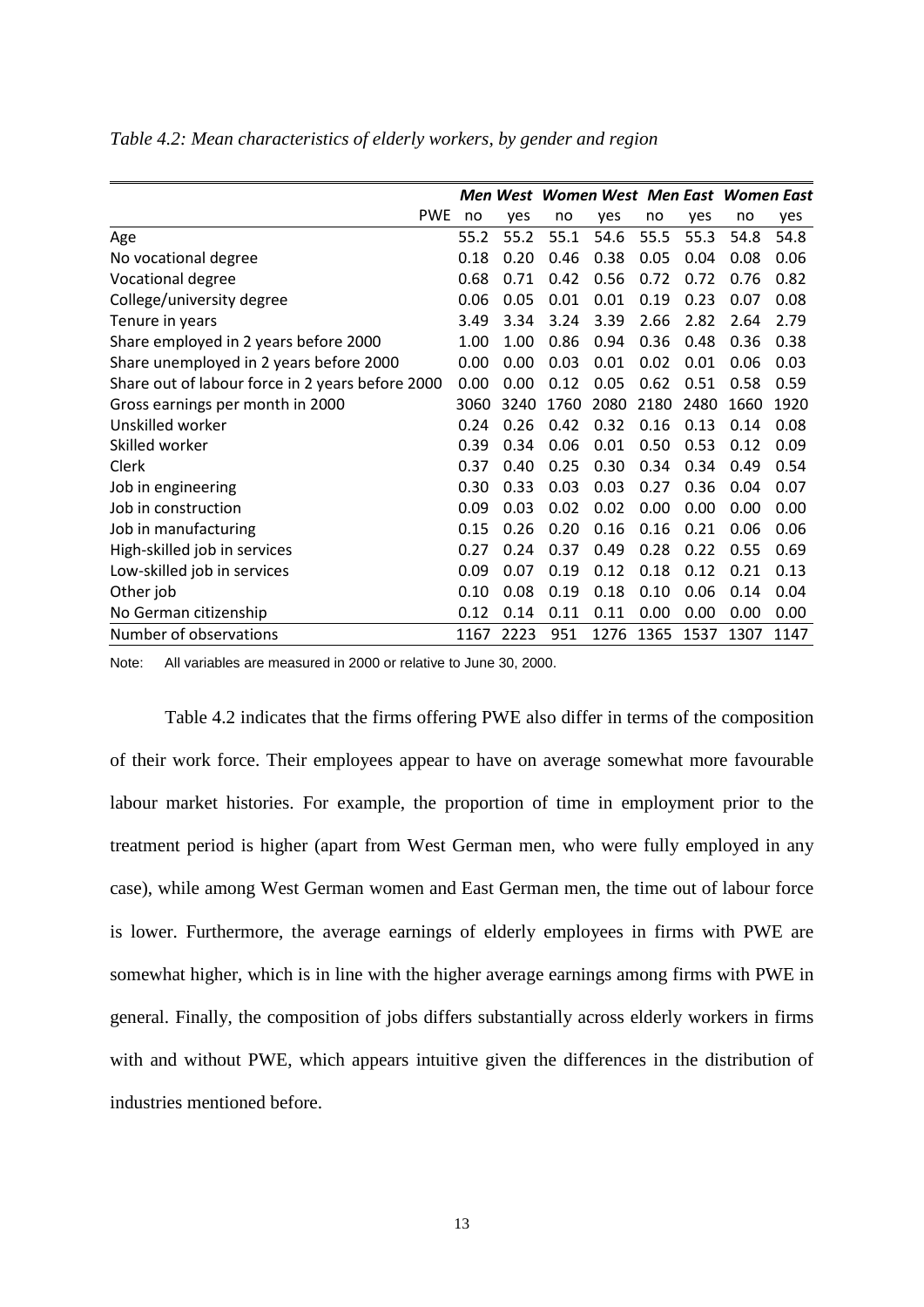### **5. Empirical strategy**

### *5.1 Identification*

Identification of the effect of PWE requires solving two selection problems. Firstly, workers self-select into PWE. Gustman and Steinmeier (1984), for example, find using the Retirement History Study (RHS) on men aged 58 to 63 provided by the US Social Security Administration, that partial retirement varies systematically with individual characteristics such as age, health, family status as well as pension coverage, mandatory retirement provisions, and wage offers in the main and partial-retirement jobs. Similarly, Honig, and Hanoch (1985) use the same data source and identify health, age, education, expected social security income, nonwage income, self-employment, labour force experience, and pension coverage as key determinants of retirement, partial retirement, and full employment.<sup>3</sup> More recently, Robinson and Clark (2010) combined the HRS with the Rand HRS database to estimate the effect of retiree health insurance on the retirement decision by means of a Cox proportional hazard model and propensity score matching. Insurance is found to increase the likelihood to disengage from the job considerably. Many of these variables, especially health and pension coverage are unobserved in most data sets.

We tackle the problem of self-selection of workers into PWE as follows: Firstly, we estimate a causal parameter similar to an intention-to-treat effect. Specifically, we estimate the effect of the availability of PWE in a firm rather than take-up of PWE by its employees. We consider this parameter the most interesting one as it gives the effect of introducing the PWE at the firm level. Secondly, we consider workers who are employed in firms that do not offer PWE initially and then exploit the introduction of PWE by some but not by all of those firms. Thirdly, we require that all workers have been with the firm for at least three years by

<span id="page-16-0"></span> <sup>3</sup> Furthermore, Kim and DeVaney (2005) estimate a multinomial logit based on the RHS. In line with previous findings, their results suggest that the more educated and self-employed more likely choose partial retirement over full-time work, while those with more financial assets, pensions, health insurance, poor health, and less education have an increased probability to fully retire. Also see Ruhm (1990) and Haider and Loughran (2001).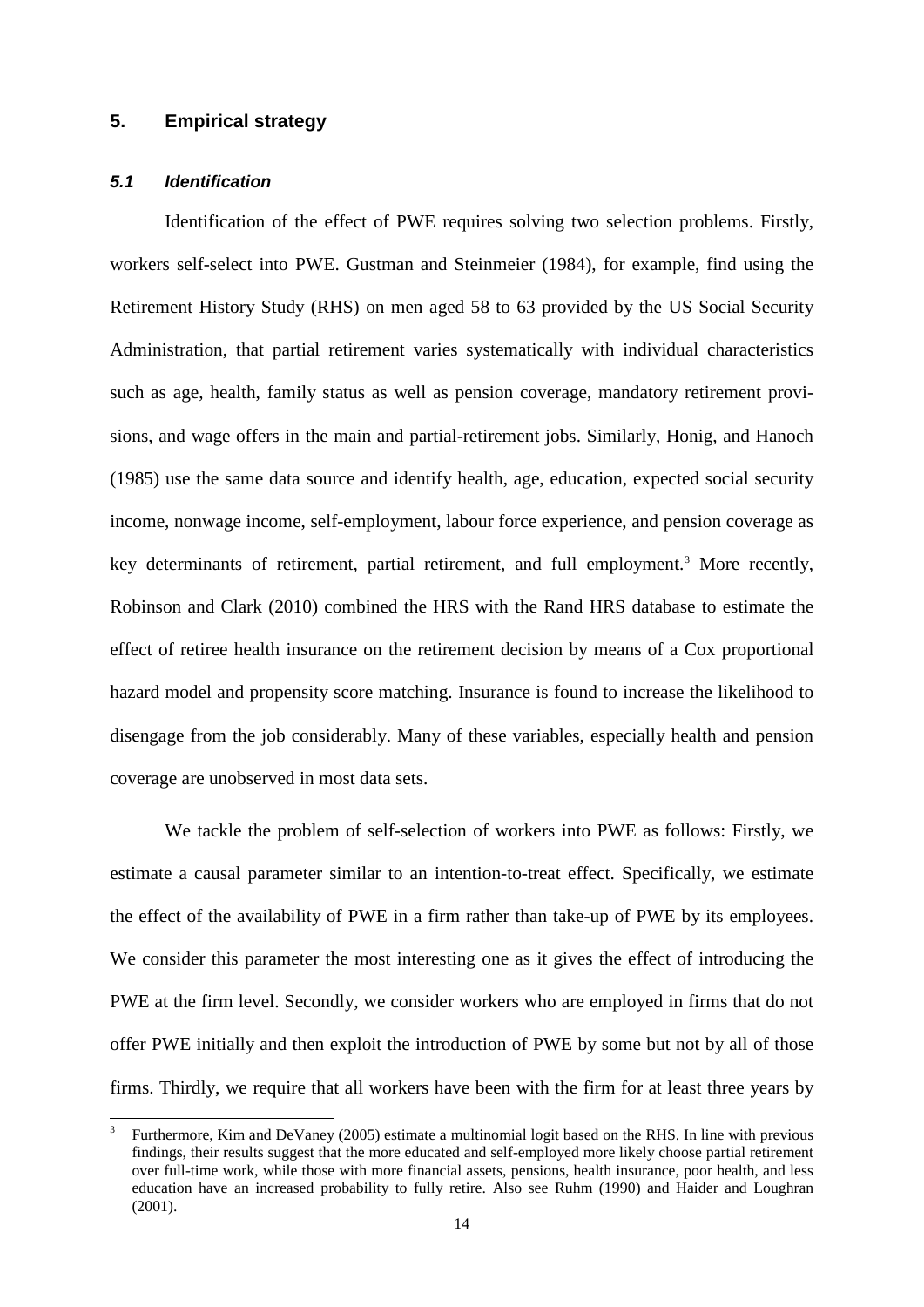the time PWE is introduced to ensure that workers did not self-select into firms in anticipation of the introduction of PWE.

The second selection problem occurs because firms select into offering PWE. Hutchens and Grace-Martin (2006) address this issue using the US Health and Retirement Study (HRS) and conclude that phased retirement is more likely available in firms with flexible work hours, part-time employment, and job sharing. [4](#page-17-0) This is in line with Hurd and McGarry (1993), who find that particular job characteristics such as the flexibility to reduce hours or move to a less demanding job increase the prospective retirement age.<sup>[5](#page-17-1)</sup> Again using the HRS, Even and Macpherson (2004) consider both firm- and individual-level selection into partial retirement. Their results suggest that firms providing pension plans are less willing to allow workers to cut hours and that (in line with the studies mentioned before) pension-covered workers are less likely to switch to part-time employment and more likely to switch to full retirement. The latter is true even conditional on the original employer's willingness to allow a reduction in work hours and various firm and worker characteristics. Hutchens and Chen (2007) combine the HRS with a representative US employer survey conducted in 2001 and 2002 and confirm previous findings that the opportunity of partial retirement depends on both employer and employee characteristics (e.g., whether the company is public or private, worker's age, defined benefit pension plans, and unionization). Furthermore, Hutchens (2003) finds that firm size and growth, as well as the composition of the work force in terms of age, gender, and tenure is correlated with the likelihood to offer partial retirement.

We base identification on the assumption that we observe all relevant determinants of the decision to introduce PWE that are also related to the labour market performance of the firms' employees (so-called conditional independence assumption, CIA, see Imbens, 2004,

<span id="page-17-0"></span>See also Hutchens (2010), who uses the same survey to investigate which types of employees have particularly good chances to be considered for phased retirement in firms offering it at all.

<span id="page-17-1"></span>Pensions and health care insurance are further important predictors of prospective retirement, in contrast to physical and mental job requirements.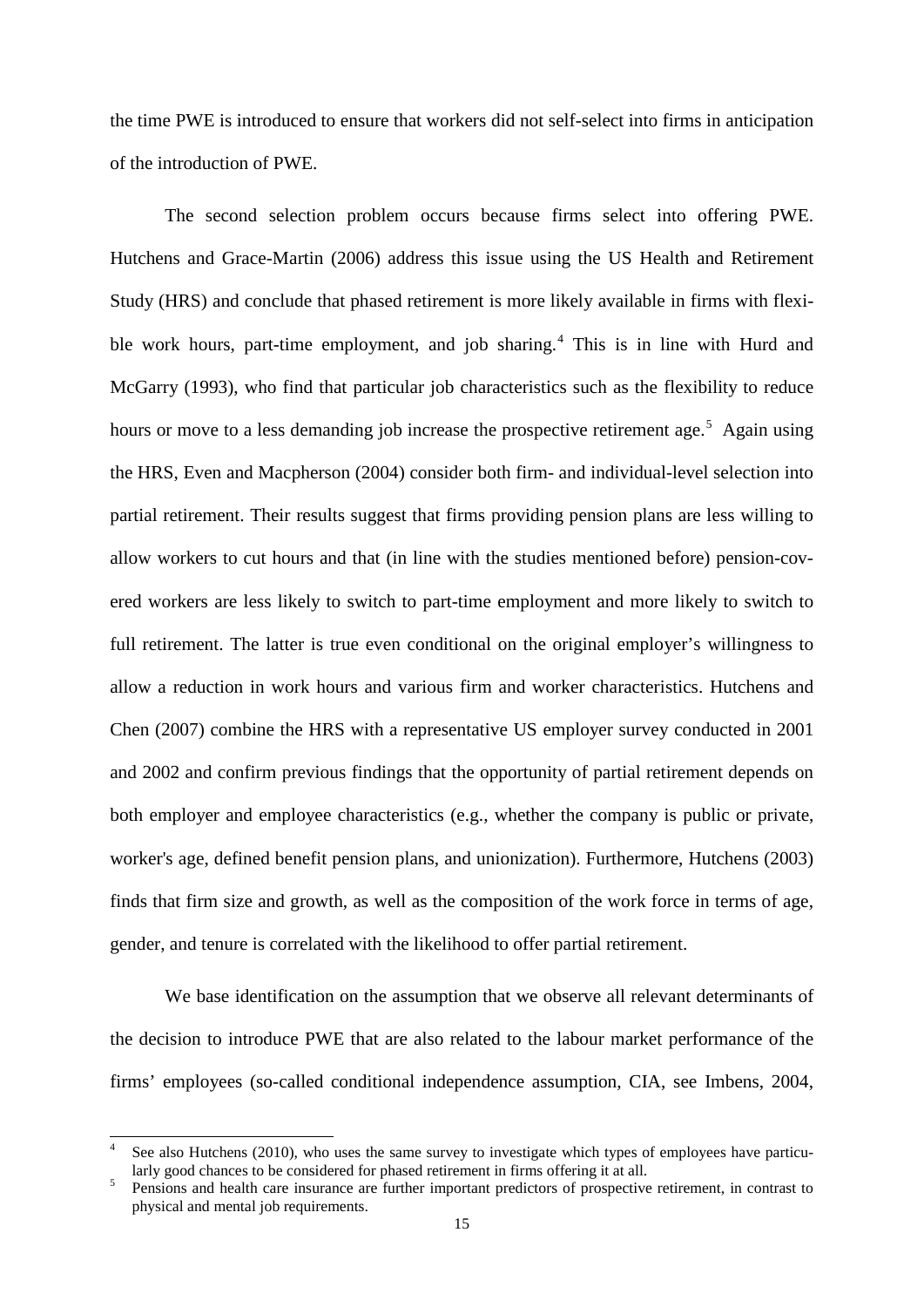and Imbens and Wooldridge, 2009, for an in-depth discussion). The survey and administrative data together provide detailed information on job flexibility (e.g., part-time work, flexible working times, job rotation, etc.), unionization and the presence of collective agreements, industry, firm size, firm growth, and various dimensions of the work force structure such as education, occupation, gender, age and tenure, suggesting that we can control for most of the firm-level characteristics that have been identified as being crucial in the literature. Employer pension plans play a negligible role in Germany as most pensions are coming from the public pension insurance. However, we control for other financial incentives to stay with or leave a firm such as equity and profit participation. We additionally condition on important regional characteristics such as geographic region, urbanization, and local unemployment rate, which could affect the introduction of PWE via the composition of the local labour force or firm performance while at the same time influencing individual labour market success. Finally, the rich set of employee-level characteristics provided in the administrative data allows characterizing individual selection into the firms. Workers' labour market histories play a key role in this context because they allow us to implement a design, which controls for certain potentially unobserved confounders. By considering a homogenous sample of firms initially not offering PWE and conditioning on the pre-treatment labour market outcomes of the firms' employees, time-constant unobserved factors that jointly affect the introduction of PWE and workers' labour market outcomes are controlled for in a similar way as discussed in Huber, Lechner, and Wunsch (2011). Therefore, the CIA is more plausible than in conventional cross-sectional studies that do not make use of pre-treatment outcomes. Moreover, note that due to the requirement that all workers in our sample have been with the same firm for at least three years, our sample is extremely homogenous with respect to short- to medium-run employment histories. On top of that, we condition on 10 years of employment, unemployment, and earning histories of the employees in a detailed way. Both of this provides further support for the validity of the CIA.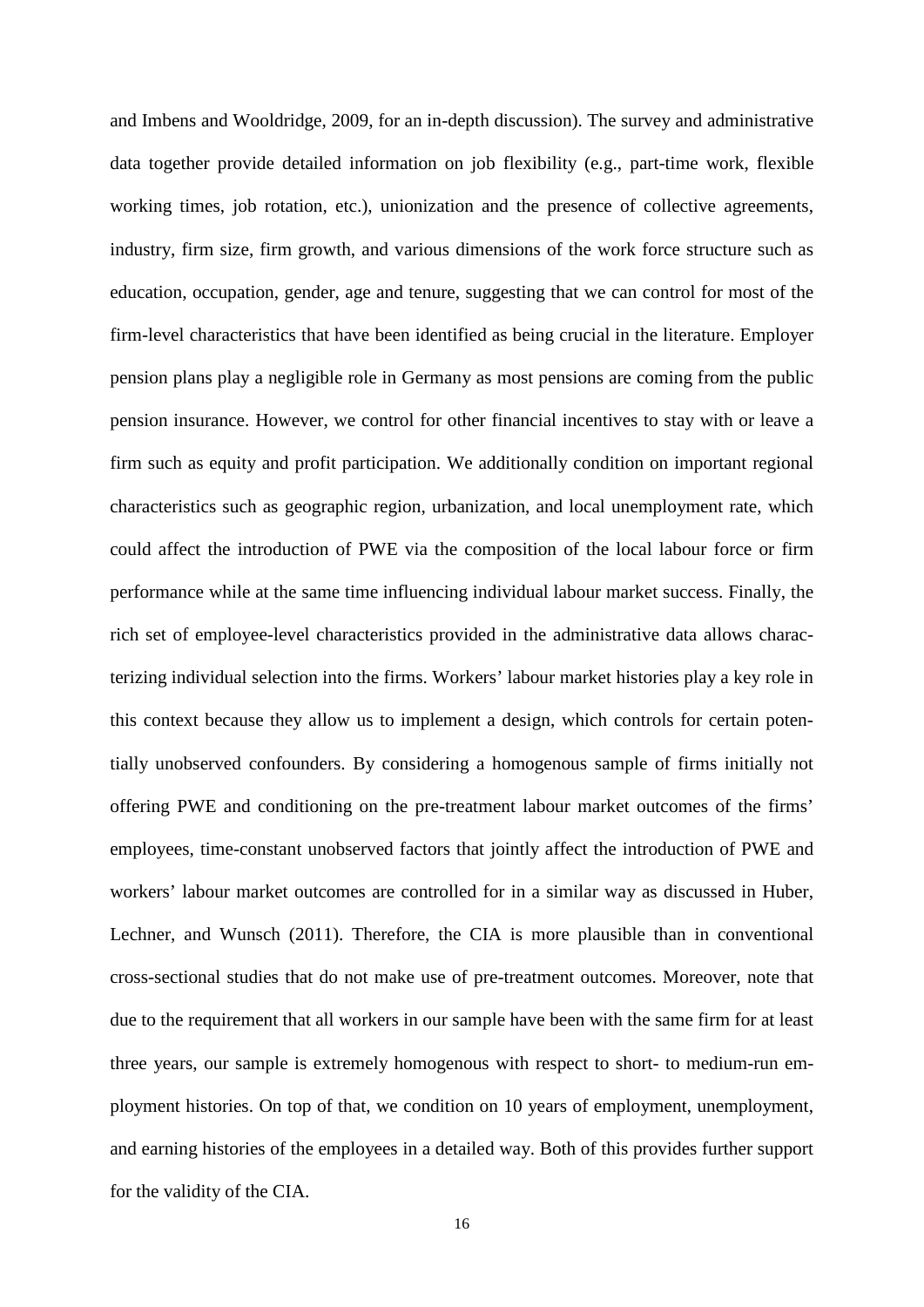#### *5.3 Estimation*

We use radius matching on the propensity score to estimate the average effects of the availability of PWE on employees' labour market outcomes. Any estimator based on the CIA is built on the idea of comparing outcomes across units with and without treatment that are similar with respect to observed confounders in order to pin down the causal effect of the treatment. Propensity score matching estimators define similarity in terms of the probability to be treated conditional on the confounders. In the program evaluation literature, this conditional probability is referred to as propensity score (see Rosenbaum and Rubin, 1983). An advantage of these estimators is that they are semiparametric and therefore more robust than parametric methods, and that they allow for flexible effect heterogeneity.

We estimate the propensity score using separate probit models for each of the 12 strata (defined by age, gender, and region). This approach accounts flexibly for heterogeneity in the determinants of the decision to introduce PWE across stratum characteristics. This is important, because the distinct economic situation and workforce/industry composition in West and East Germany is likely to affect the inclination towards PWE. We condition on regional, firm level, and individual characteristics to control for the firm's selection into offering PWE and the staff's selection into the respective firms. The probit specifications are presented in Appendix A.<sup>[6](#page-19-0)</sup> The coefficients show that firm size (or variables based thereon), industry, organizational features (as recent reorganizations in the corporate structure or payment oriented towards a collective agreement) and staff-related issues (hard to find skilled workers, staff shortage, high rate of absences) are crucial predictors. Among the individual characteristics, labour market histories and job characteristics (skill level and occupation) are important covariates. Finally, regional characteristics (such as whether the firm is situated in

<span id="page-19-0"></span> <sup>6</sup> The specifications are the result of the methodological issues discussed in the last section as well as extensive specification tests for normality, heteroscedasticity and in particular omitted variables. The data contain hundreds of variables, a lot of them being highly correlated. We started with a parsimonious specification that included the main confounders that we identified from the literature and theoretical considerations. As a result of the omitted variables tests for all variables in the data, we occasionally added additional variables.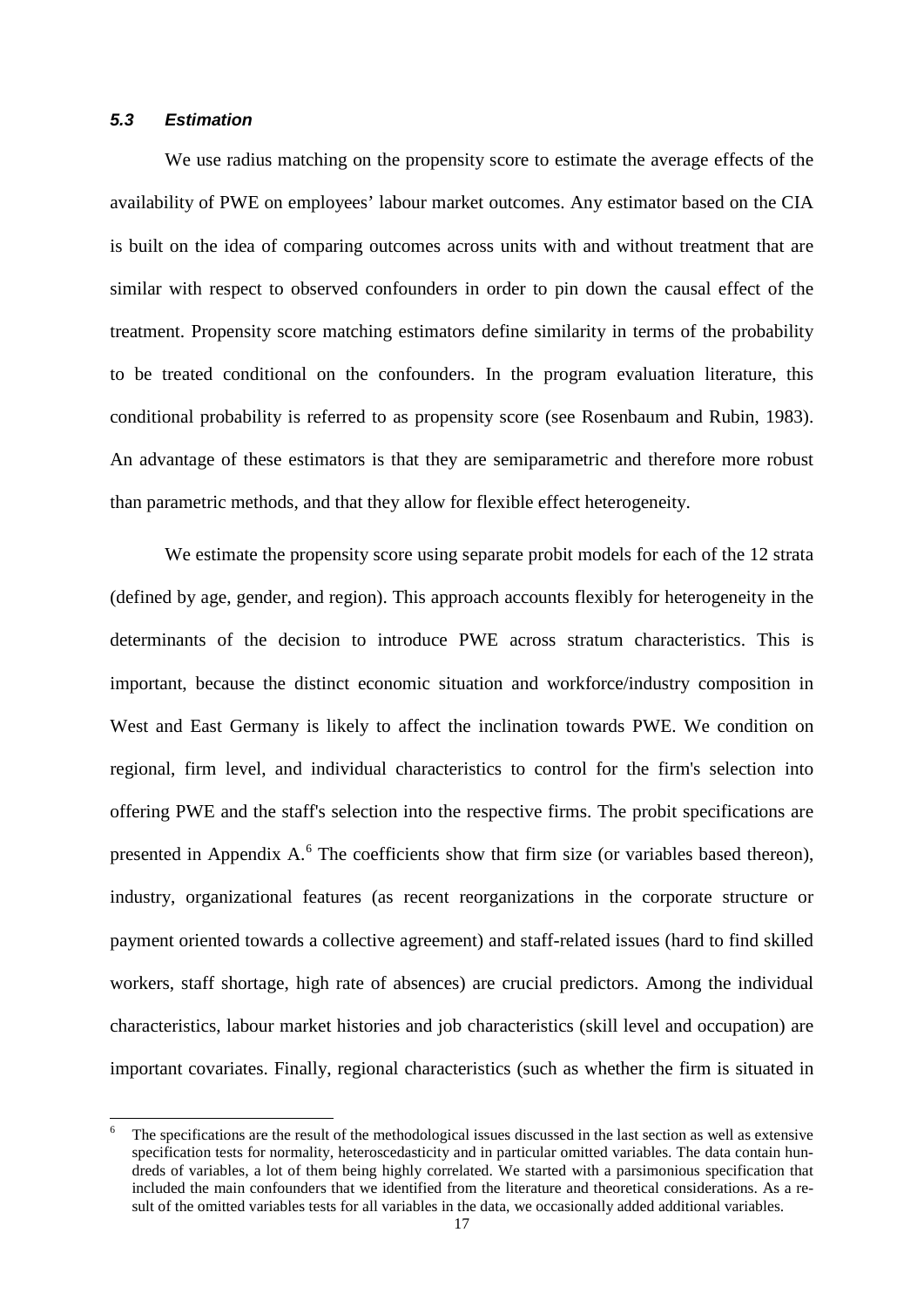an urban area) are related to the firm's decision to offer PWE as well. Based on the estimated propensity scores we ensure overlap of the distributions in the treated and nontreated samples by excluding treated individuals with scores higher than the maximum among the nontreated and, similarly, nontreated individuals with scores lower than the minimum among the treated.

We apply a propensity-score-matching algorithm that takes into account the methodological considerations of Lechner, Miquel, and Wunsch (2011). Compared to standard nearest-neighbour matching this procedure is more precise because it incorporates the idea of radius matching (e.g. Dehejia and Wahba, 2002). Furthermore, the algorithm uses the initial matching weights in a second step (weighted) regression adjustment, which has two advantages. Firstly, the estimator satisfies a so-called double robustness property: the estimator remains consistent if either the matching step is based on a correctly specified selection model, or the regression model is correctly specified (e.g. Rubin, 1979, Joffe, Ten Have, Feldman, and Kimmel, 2004). Secondly, the regression adjustment should reduce small sample as well as asymptotic biases of matching (see Abadie and Imbens, 2006). Huber, Lechner, and Wunsch (2013) investigate the finite sample properties of the radius-matching algorithm and find it to be highly competitive in terms of mean squared error among several classes of propensity score methods. The estimation achieves a good balancing of the covariate distributions of workers in treated and untreated firms. This hold not only for the variables directly included in the respective propensity score, but also with respect to the variables not included, in particular the large number of pre-treatment outcomes.<sup>[7](#page-20-0)</sup>

Concerning inference, Abadie and Imbens (2008) show that for standard matching (i.e. based on the nearest neighbour or a fixed number of comparison observations) bootstrapbased inference is not valid. However, the matching algorithm used in our analysis is smoother than the one studied by Abadie and Imbens (2008) because it is based on a variable

<span id="page-20-0"></span> <sup>7</sup> Due to the very large number of tested variables (several hundred) we abstain from presenting the results of the balancing tests. They are available on request.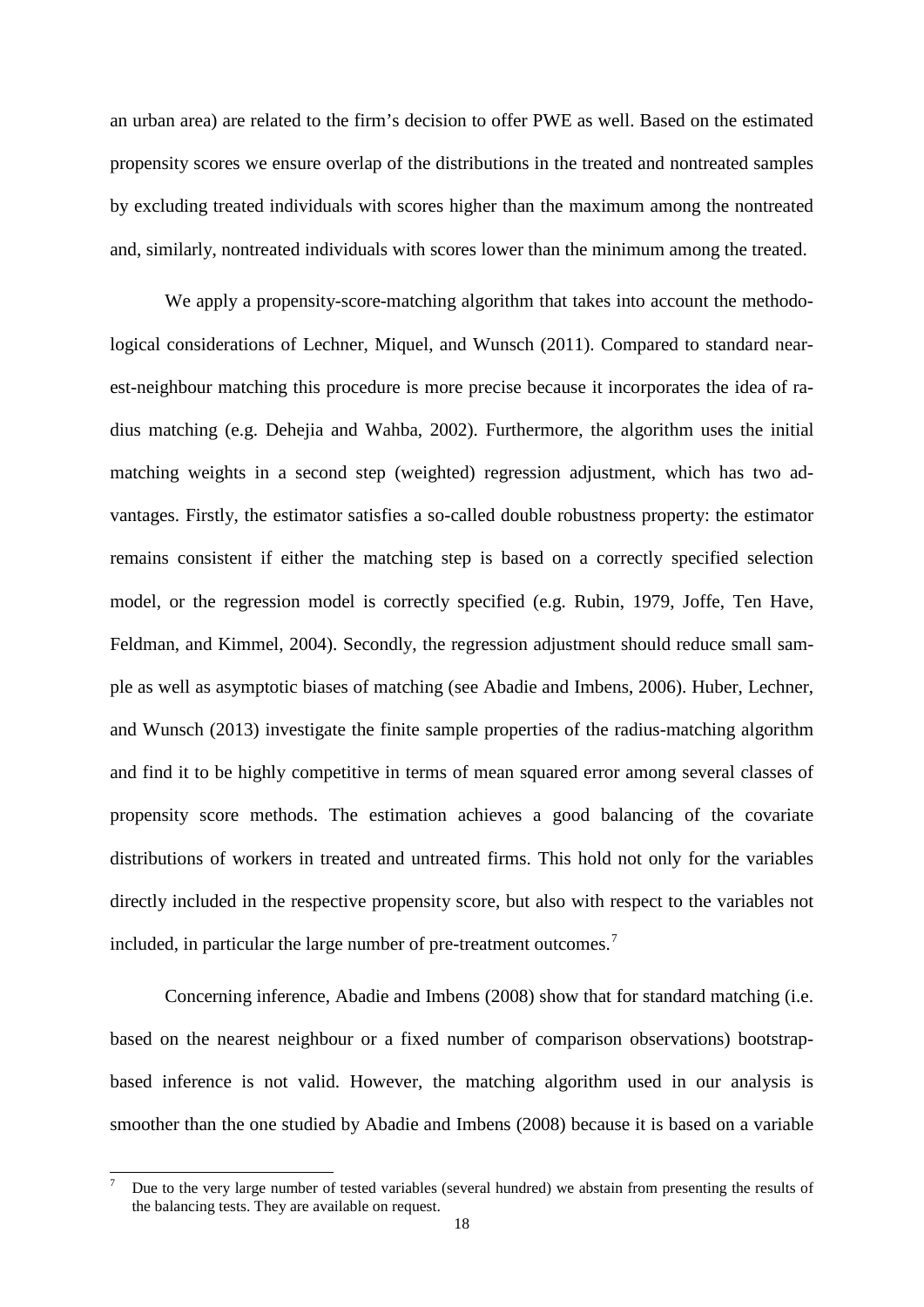number of comparisons and the regression adjustment. For this reason, the bootstrap is most likely a valid inference procedure in our context. However, the standard bootstrap, which randomly draws employees with replacement, may underestimate the standard errors, because the treatment is assigned at the firm level rather than among individuals. Therefore, we rely on a block bootstrap that resamples firms (rather than individuals) along with all employees therein to account for clustering at the firm level. To be more precise, inference is based on (i) (block) bootstrapping firms and individuals 499 times; (ii) computing the bootstrap t-statistics of the respective average effect in each of the samples (normalized by the estimated effect); and (iii) estimating the p-value as the share of absolute bootstrap t-statistics that are larger than the absolute t-statistic in the original sample (see for instance MacKinnon, 2006, for a discussion on bootstrapping symmetric statistics).

#### **6 Results**

This section presents the average effects of the availability of PWE on various individual-level outcomes of the firms' employees up to 6.5 years after treatment (in 2002). We start by investigating actual usage of PWE among employees. We then analyse various individual labour market outcomes such as employment, unemployment, time out of the labour force, and earnings. It appears particularly interesting whether the availability of PWE raises the labour force attachment of elderly cohorts. Alternatively, the results in Machado and Portela (2012) suggest that the availability of PWE may accelerate (de facto) retirement, e.g., by workers lowering their regular employment and increasing the likelihood of entering unemployment or withdrawing from the labour force. We also investigate the effects on tenure, because one motivation for firms to offer PWE might be to retain elderly workers for longer than they would do otherwise. Furthermore, a firm that offers PWE might be considered a more attractive employer by all workers, which may lead to higher average tenure in treated firms.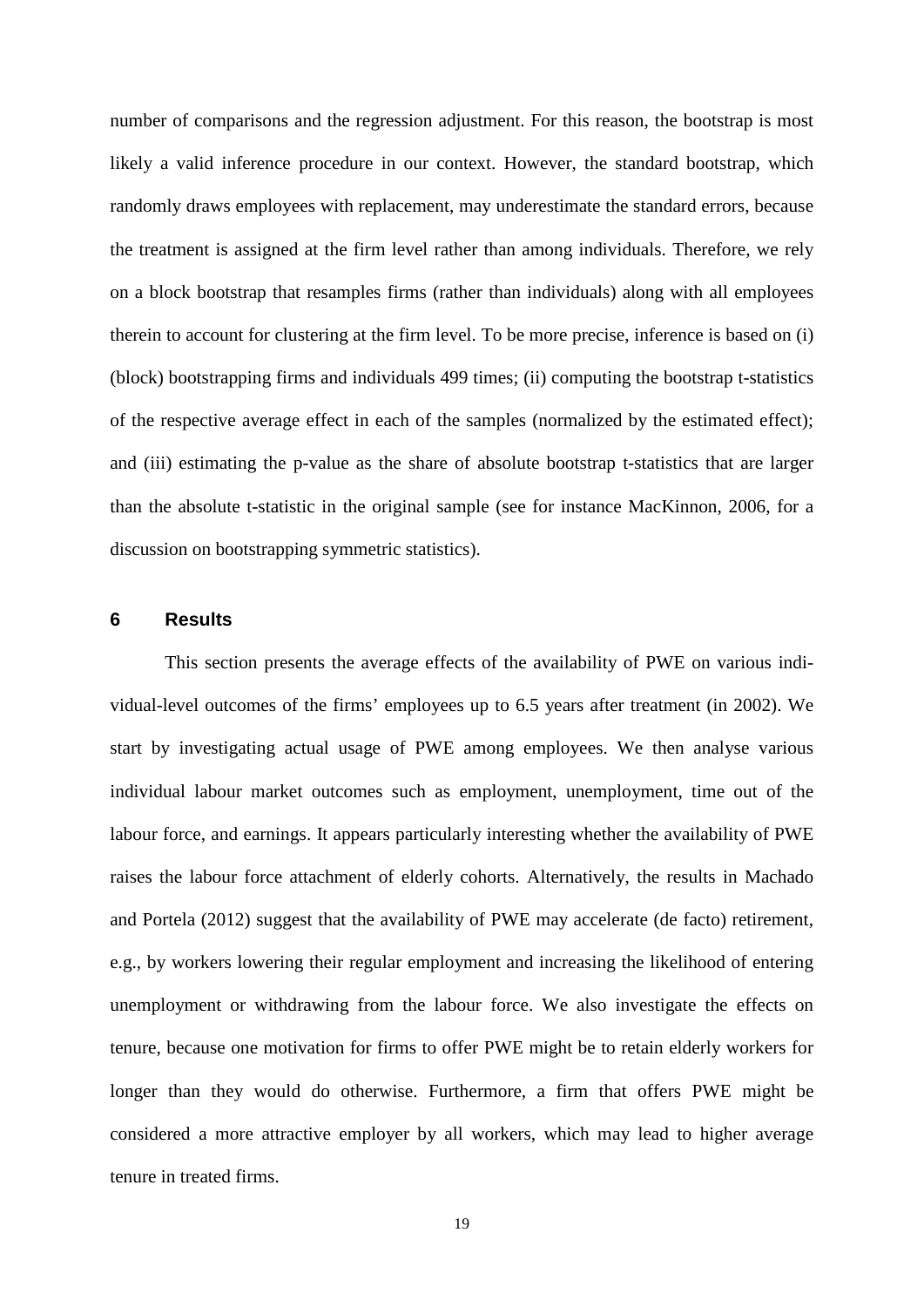The effects on employees who are not eligible for PWE are of policy relevance as well, as younger workers may be indirectly affected by changes in the labour market behaviour of the elderly. For example, the possibility for elderly workers to reduce their hours worked through PWE might influence the firms' decision to hire and retain younger workers. Therefore, we also look at the labour market outcomes of employees aged 31-40 and 41-50.<sup>[8](#page-22-0)</sup> This entails 12 different strata for which the evaluation is conducted separately, making it straightforward to elicit effect heterogeneity related to the strata characteristics.

The results presented hereafter refer to the average treatment effects (ATE) on the respective full populations, i.e., on the total of employees both in firms offering and not offering PWE. It is worth noting that the average effects on the treated (i.e., on the employees actually working in establishments with PWE), which are available from the authors upon request, are in general comparable, however, considerably less precisely estimated.

### *6.1 Take-up of PWE*

The first question of interest is to which extent PWE is actually utilized if available in a firm. Figure 6.1 plots the estimated average effect of PWE availability on the cumulative utilization of PWE measured in months over a time frame of 0.5 to 6.5 years after the treatment period (2002), separately for strata consisting of elderly workers (aged 51-60 in 2000) and individuals of intermediate age (41-50 in 2000). Some of the latter also become eligible towards the end of the observation period. Cumulative PWE take-up is statistically significant on the 5% level for all elderly groups at any point in time, as indicated by the round dots in the lines indicating the effects. Furthermore, PWE take-up is generally higher in the East than in the West and the differences are particularly large among females. The cumulative time in PWE is on average more than nine months for East German women after 6.5 years, but less than half a year for their West German counterparts. Nevertheless, PWE take-up is

<span id="page-22-0"></span>As discussed in Section 2.1, the PWE supplement payment of the FEA was conditional on hiring unemployed young jobseekers.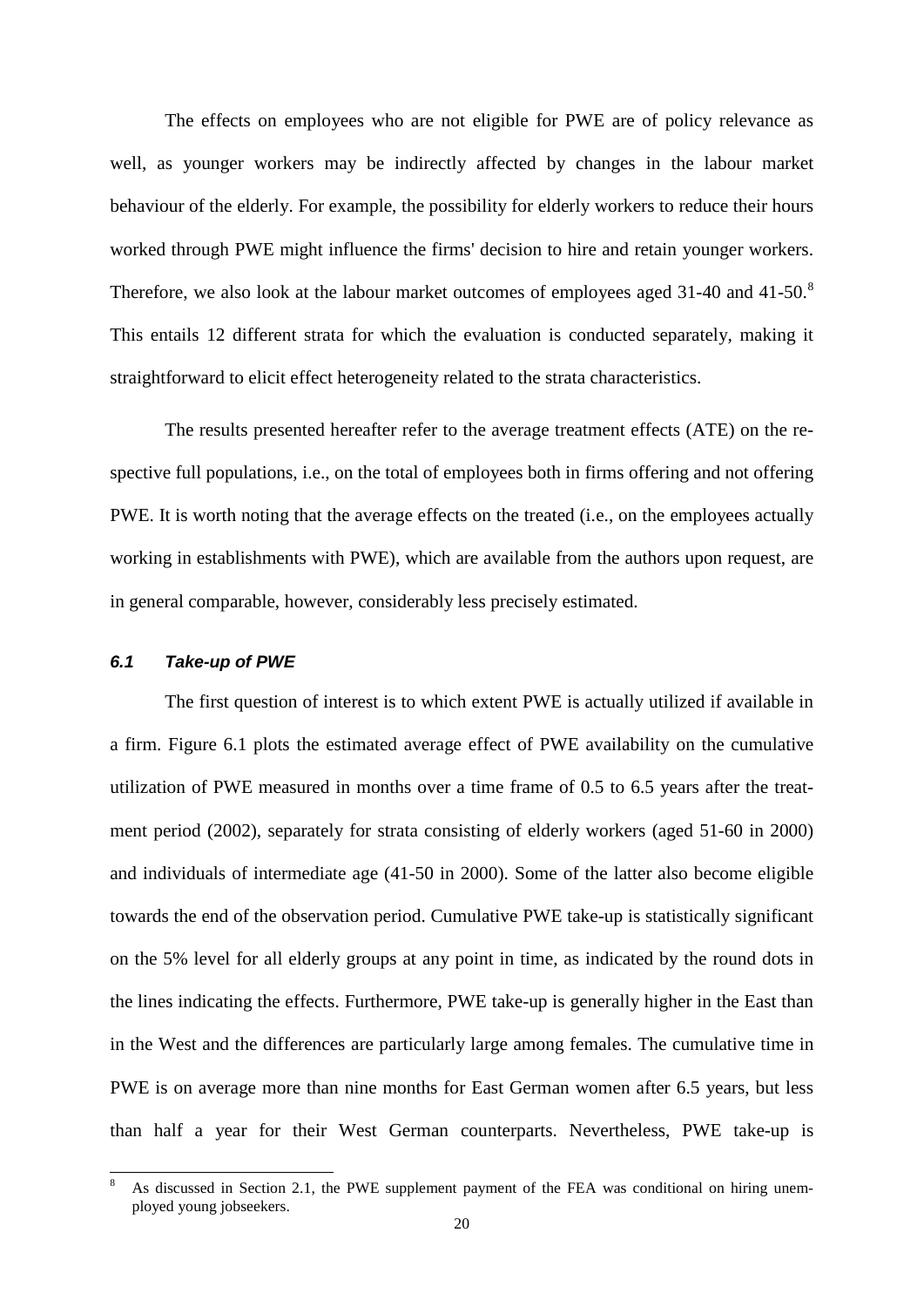economically important among all elderly groups and, as expected, much higher than in the intermediate groups, where the oldest individuals only become eligible after several years. Accordingly, cumulated PWE only starts to rise after 3 years in the intermediate groups.



*Figure 6.1: ATE on cumulative PWE in months*

Note: Round dots (triangles) indicate that the effects are significant on the 5% (10%) level. Inference is based on 499 block bootstrap replications.

#### *6.2 Labour market outcomes*

The main objective of PWE is to increase the labour market attachment of elderly workers and to retain them in the firm. In Figure 6.2, we present the effects on cumulated regular employment and in Table 6.1 those on tenure in the original firm. The latter refers to the time with the firm after "treatment", i.e. from July 2002 onwards. For elderly workers, we only find a positive impact on cumulated regular employment and tenure in East Germany. 51 to 60 year old East German men and women in firms that offer PWE accumulate, respectively, 7 and 6 more months of regular employment and stay 7.5 and 10.5 more months with the firm, which originally employed them than workers in firms that did not offer PWE in 2002. Thus, in East Germany PWE was indeed effective in increasing labour market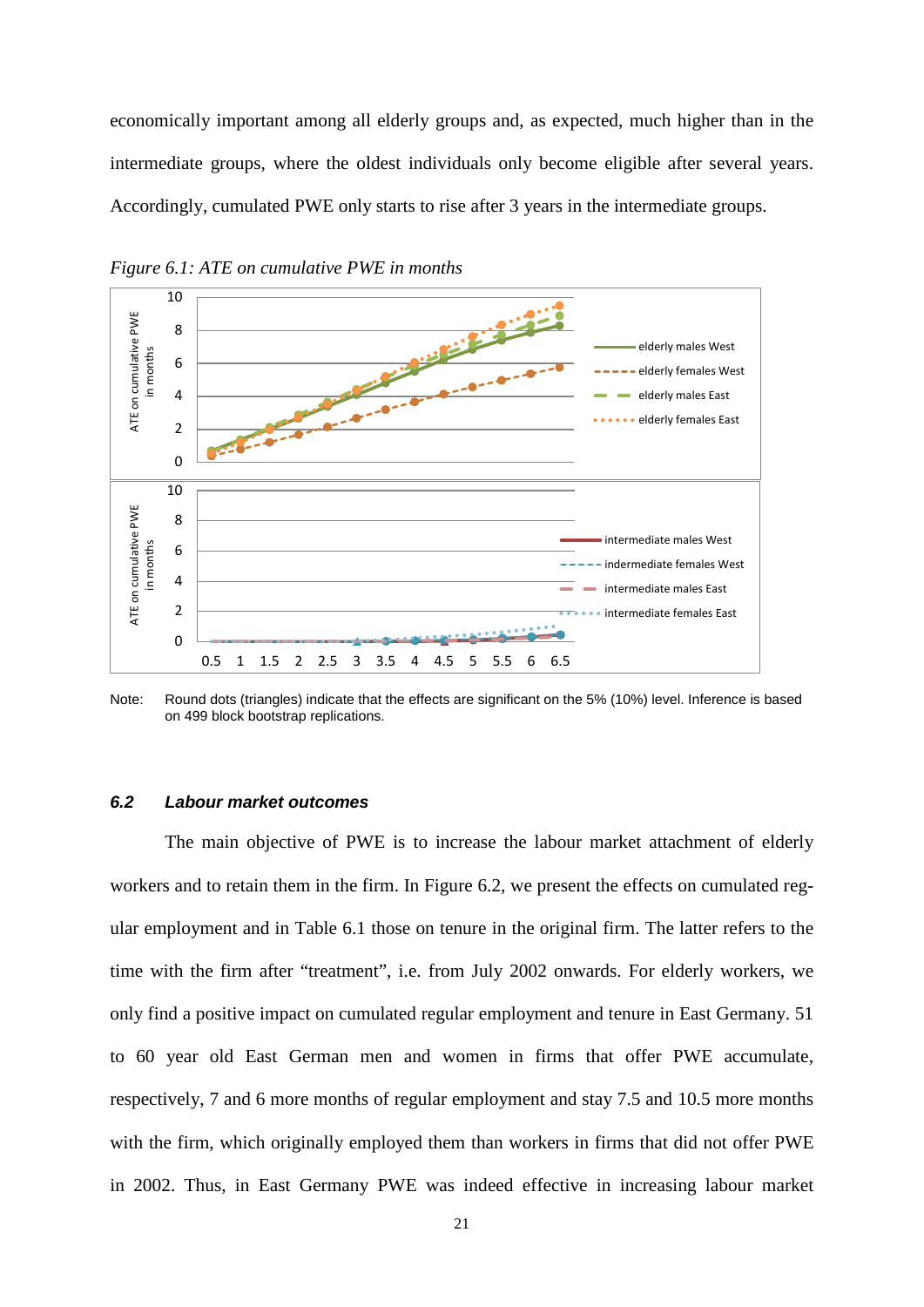attachment of elderly workers and retention rates. PWE also increases regular employment and tenure of younger females aged 31-40 in East Germany, suggesting positive spill-overs for this group in treated firms. We do not find significant employment or tenure effects for workers of any age group in West Germany, however.



*Figure 6.2: ATE on cumulated regular employment in months*

Note: Round dots (triangles) indicate that the effects are significant on the 5% (10%) level. Inference is based on 499 block bootstrap replications.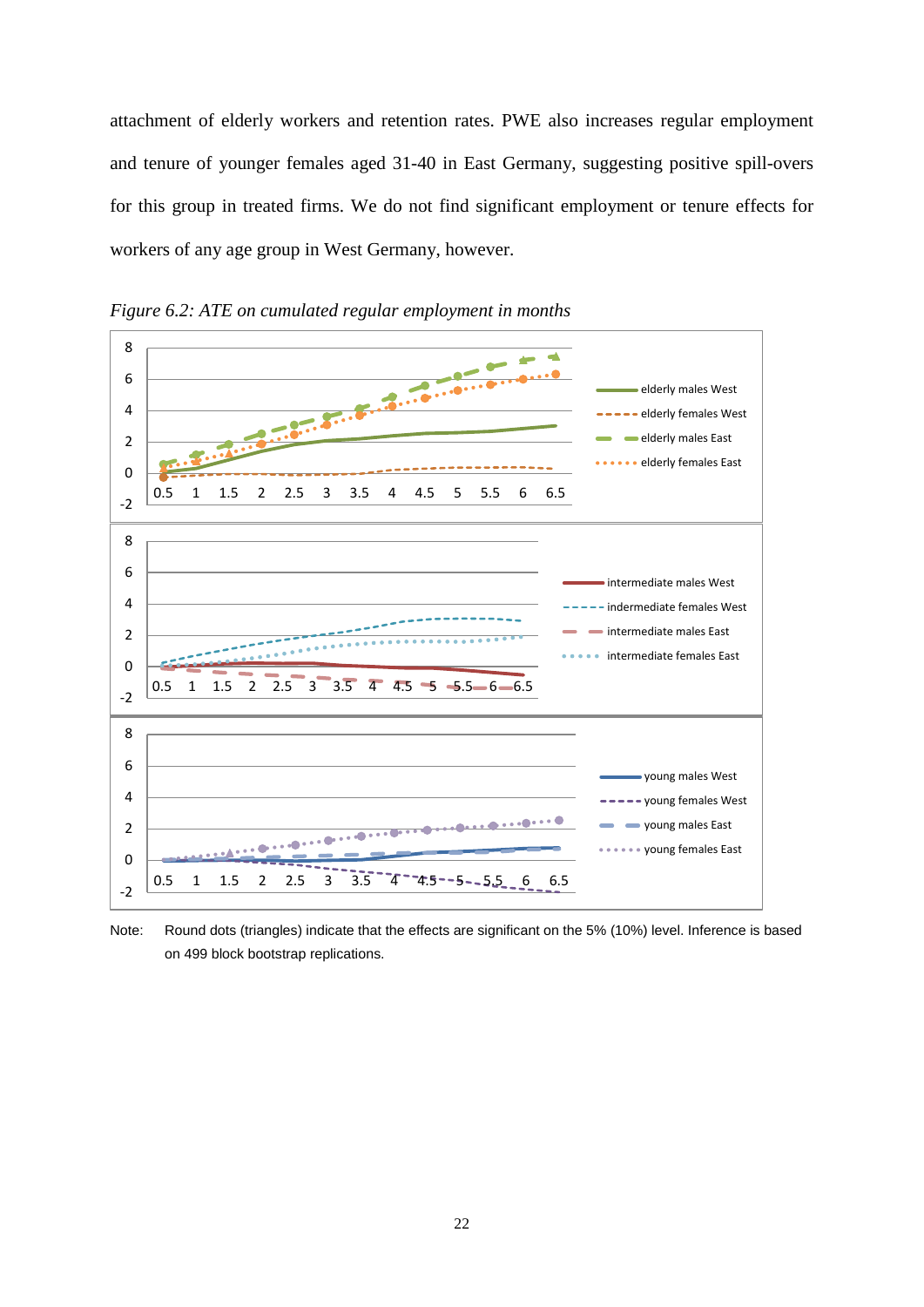| Region | Gender       | Age       | Effect | P-value in % |
|--------|--------------|-----------|--------|--------------|
| West   | <b>Males</b> | $31 - 40$ | -91    | 72           |
|        |              | 41-50     | $-147$ | 56           |
|        |              | $51 - 60$ | $-40$  | 82           |
|        | Females      | $31 - 40$ | $-204$ | 30           |
|        |              | 41-50     | 10     | 96           |
|        |              | $51 - 60$ | -1     | 99           |
| East   | <b>Males</b> | $31 - 40$ | $-101$ | 40           |
|        |              | 41-50     | $-106$ | 41           |
|        |              | $51 - 60$ | 224    | 14           |
|        | Females      | $31 - 40$ | 298*   | 7            |
|        |              | 41-50     | 178    | 19           |
|        |              | 51-60     | 320*** | <1           |

*Table 6.1: ATE on tenure in the original in firm in days*

Note: \*/\*\*\* indicates significance on the 10%/1% level. Inference is based on 499 block bootstrap replications. Tenure refers to the time with the firm after treatment measured from July 2002. Tenure before that is a control variable.

There is some evidence, though, that elderly workers, including West German ones, and especially men benefit from PWE financially in terms of earnings. Figure 6.3 shows the effects for elderly workers that are positive in almost all cases. With a level of 15,000 EUR after 6.5 years, they are particularly large for men, although mostly insignificant at conventional levels. Among the intermediate and younger cohorts, significant effects are only found for young females in East Germany, which is in line with their higher cumulated employment effect.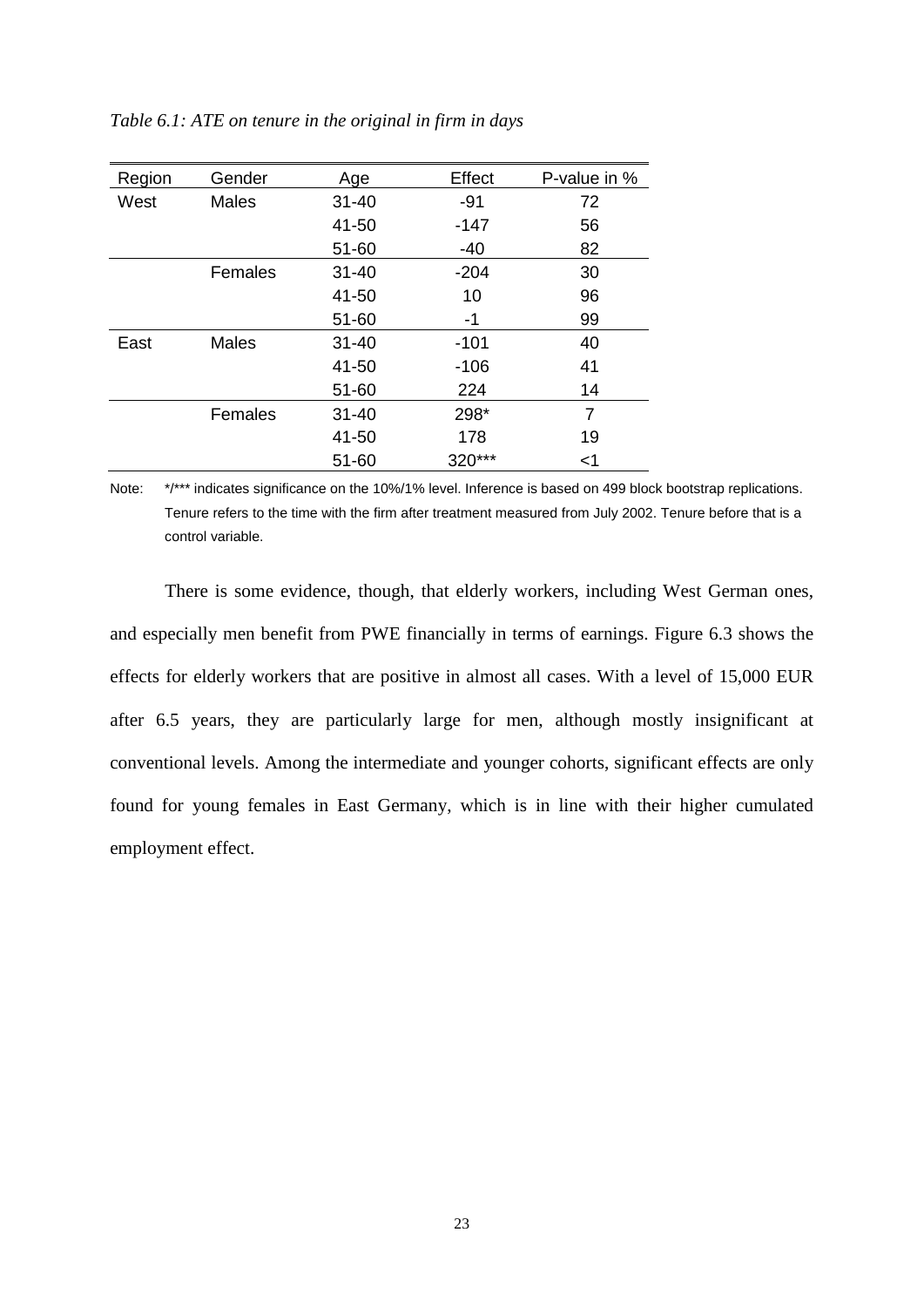

*Figure 6.3: ATE on cumulated earnings from employment in EUR*

Note: Round dots (triangles) indicate that the effects are significant on the 5% (10%) level. Inference is based on 499 block bootstrap replications.

Another interesting policy question is whether the availability of PWE effectively reduces exits of elderly workers to unemployment. Grogger and Wunsch (2013), for example, show that, in response to particularly generous unemployment insurance payments for elderly workers in Germany, a notable share of elderly workers (voluntarily or involuntarily) exits the labour market via unemployment before early retirement options become available. PWE provides an alternative pathway for early exit from the labour market. Our results in Figure 6.4 indeed suggest that elderly workers in firms that offer PWE accumulate fewer months of unemployment. After 6.5 years, the effects are most pronounced among East German workers, with a reduction of more than 5 months, which is statistically significant on the 5% level. For West German workers the effects are somewhat smaller, but still economically important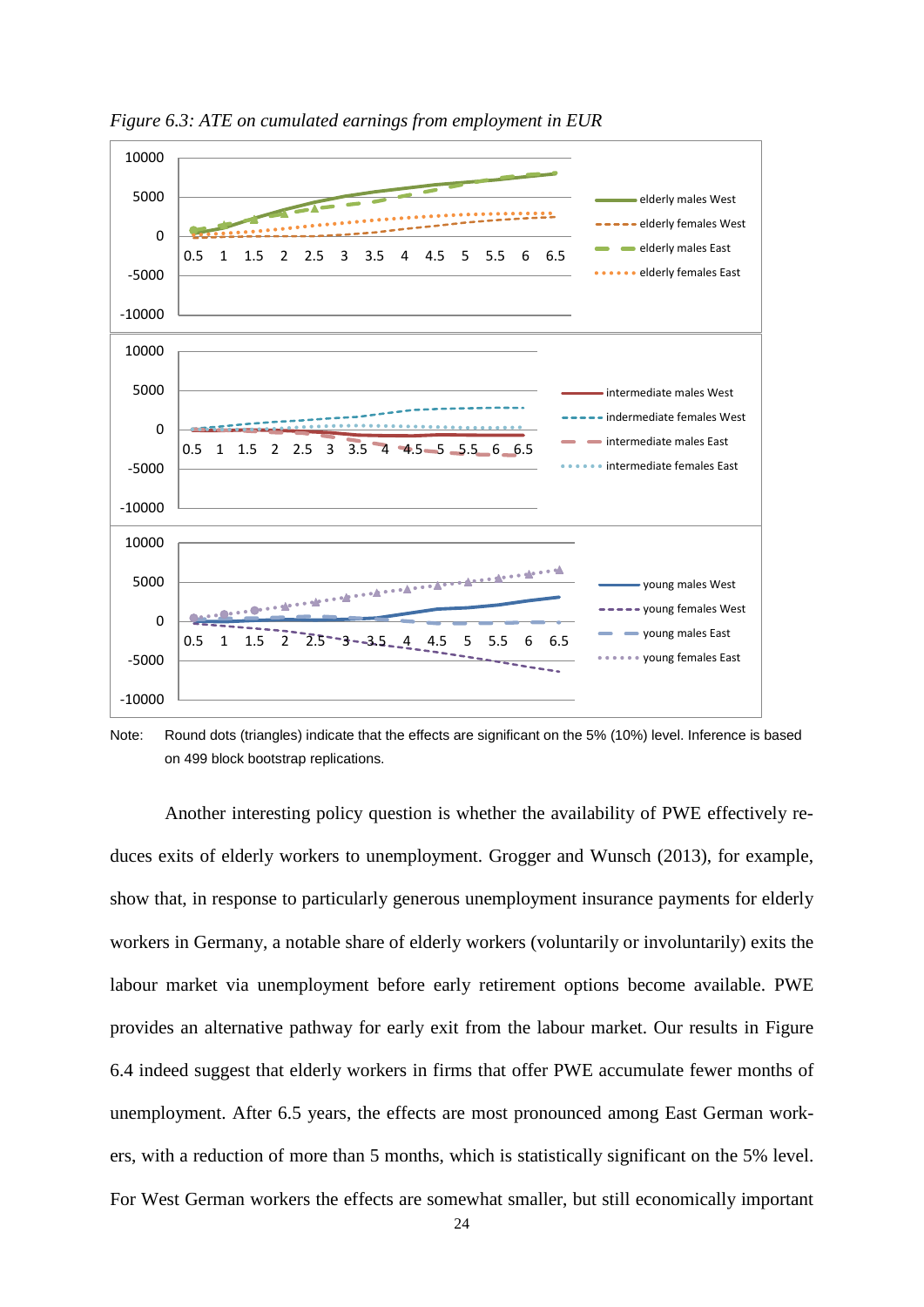and mostly statistically significant on the 10% level. We also investigate the implications of the availability of PWE for younger workers. We find a significant reduction in unemployment in some of the periods, but only for women in East Germany. This suggests that the positive employment effects for younger East German women are at least partially due to new hirings that replace elderly workers who leave the firm. The effects in all remaining groups are insignificant and close to zero.



*Figure 6.4: ATE on cumulated unemployment in months*

Note: Round dots (triangles) indicate that the effects are significant on the 5% (10%) level. Inference is based on 499 block bootstrap replications.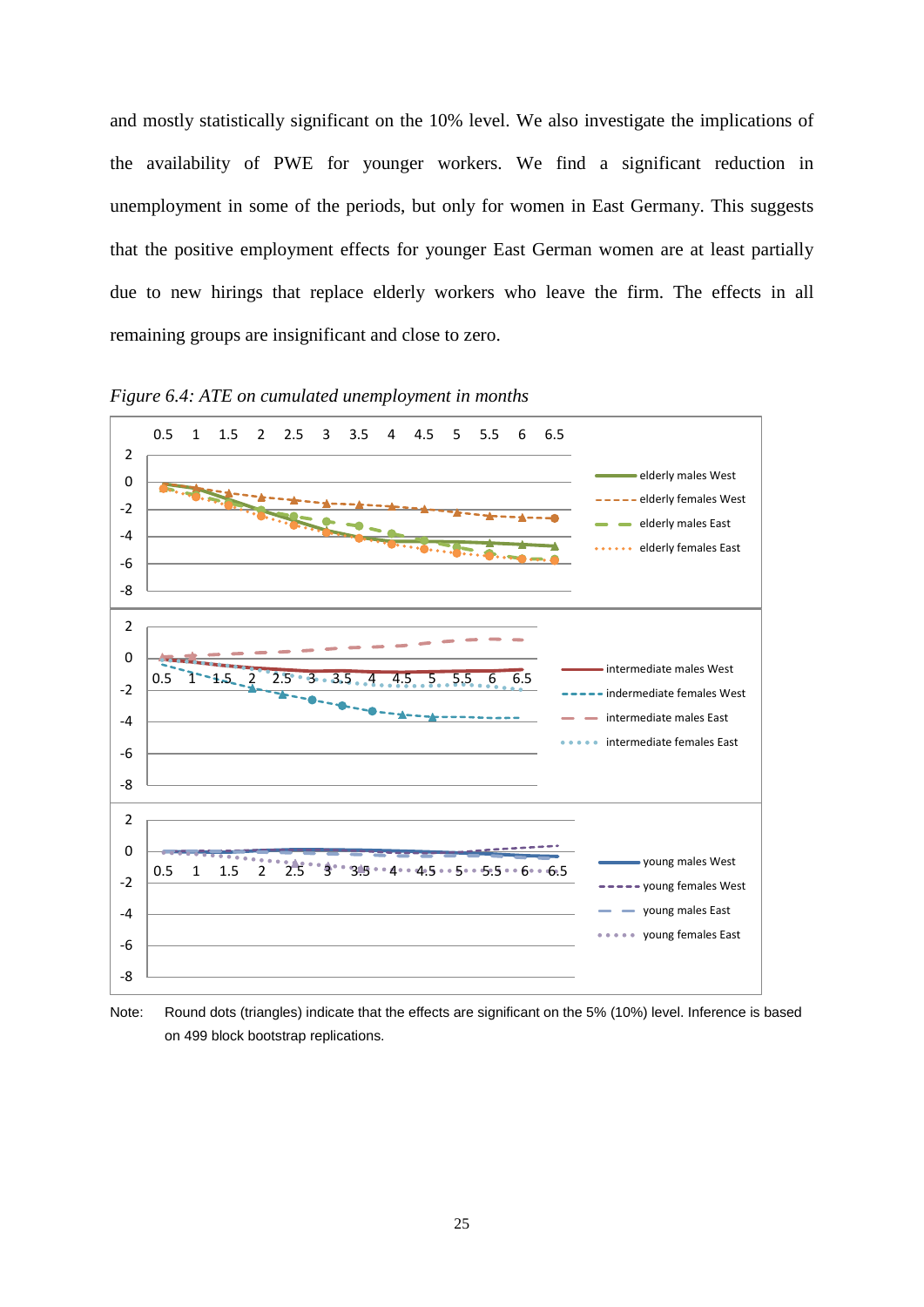

*Figure 6.5: ATE on cumulated time out of the labour force in months*

Note: Round dots (triangles) indicate that the effects are significant on the 5% (10%) level. Inference is based on 499 block bootstrap replications.

When considering the effects on cumulated time outside the labor force in Figure 6.5, there are few statistically significant effects. The few cases that are statistically significant are, however, economically negligible. The absence of effects on the cumulated time spent out of the labor force suggests that elderly workers in firms that offer WE withdraw from the labour market at about the same time and rate as workers in firms without PWE. Thus, this result is contrary to Machado and Portela (2012) who find that a reduction in working hours is associated with earlier full retirement.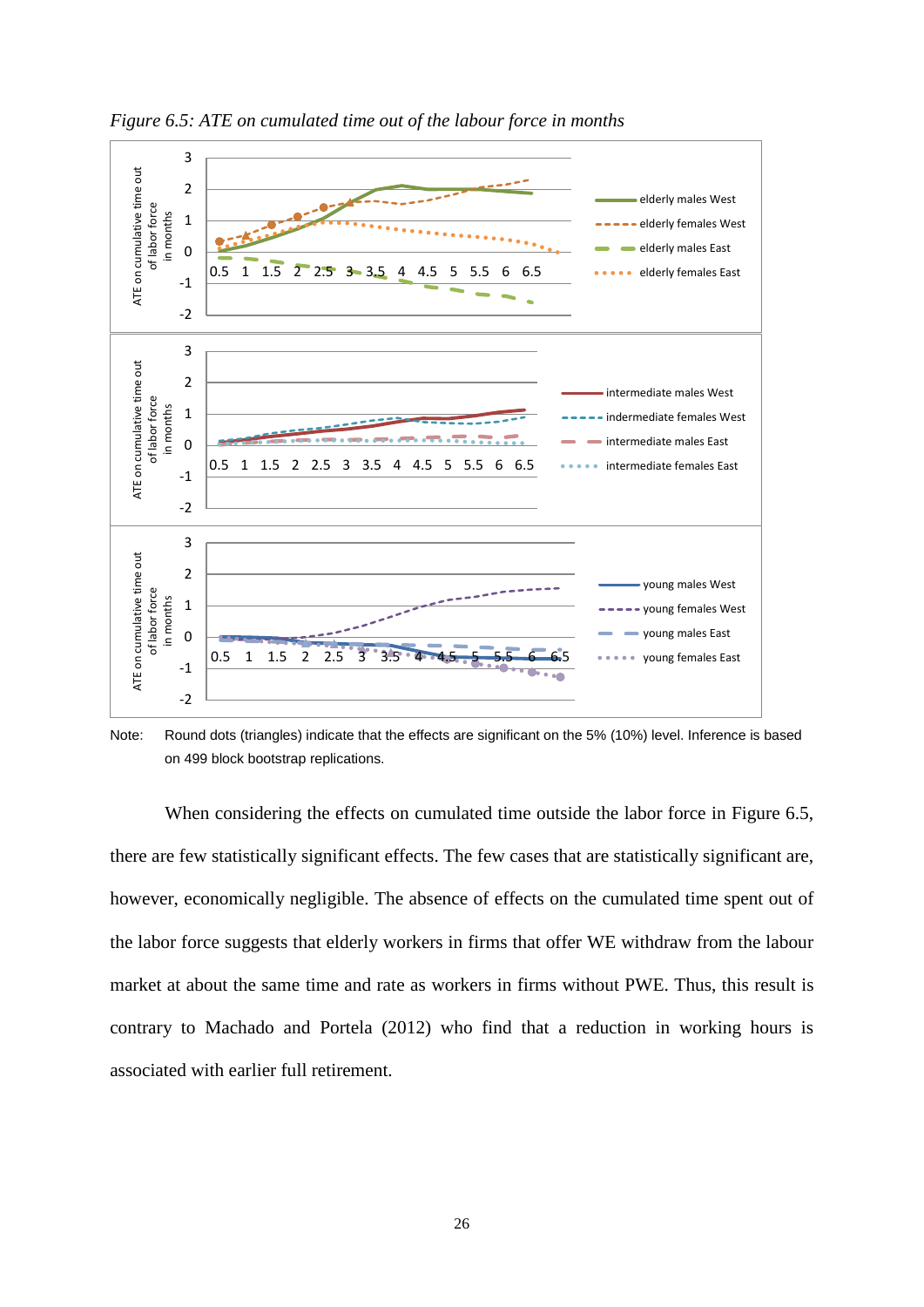#### **7 Conclusion**

In this paper, we assess the impact of firms introducing part-time work schemes for gradual withdrawal of elderly employees from the labour market on their employees' labour market outcomes. A special feature of the German system analysed in this paper is that these schemes are combined with financial incentives to hire unemployed or young jobseekers as replacement for workers who retire via 'part-time work for elderly employees' (PWE).

In contrast to Machado and Portela (2012), we find that the time of complete withdrawal from the labour market is unaffected. However, the availability of PWE is beneficial in that it considerably reduces unemployment among elderly workers. The overall effects differ between East and West Germany, though. In West Germany, there are gains neither in terms of cumulated employment nor in terms of tenure in the firm. There are also no spillover effects on younger workers. PWE only changes the pathway towards retirement. The time when elderly West German employees leave their jobs is unaffected by PWE. Rather than registering as unemployed and receiving unemployment insurance or social security payment after job exit, elderly employees exit via PWE by entering the non-employment phase of the block model. During this time, they receive payments from their employer. From the perspective of the social insurance system, this is desirable because unemployment insurance and social security payments are reduced.

In East Germany, which is characterized by particularly difficult labour market conditions, PWE is more beneficial. Positive effects on net cumulated employment indicate an increase in the labour market attachment of elderly workers in addition to reduced exits via unemployment. This results in higher tax revenues and higher social insurance contributions together with lower social insurance payouts. Moreover, firms offering PWE are able to retain their elderly employees longer than firms without PWE. Most interestingly, there are also positive spill-over effects on younger East German females. They benefit from increased and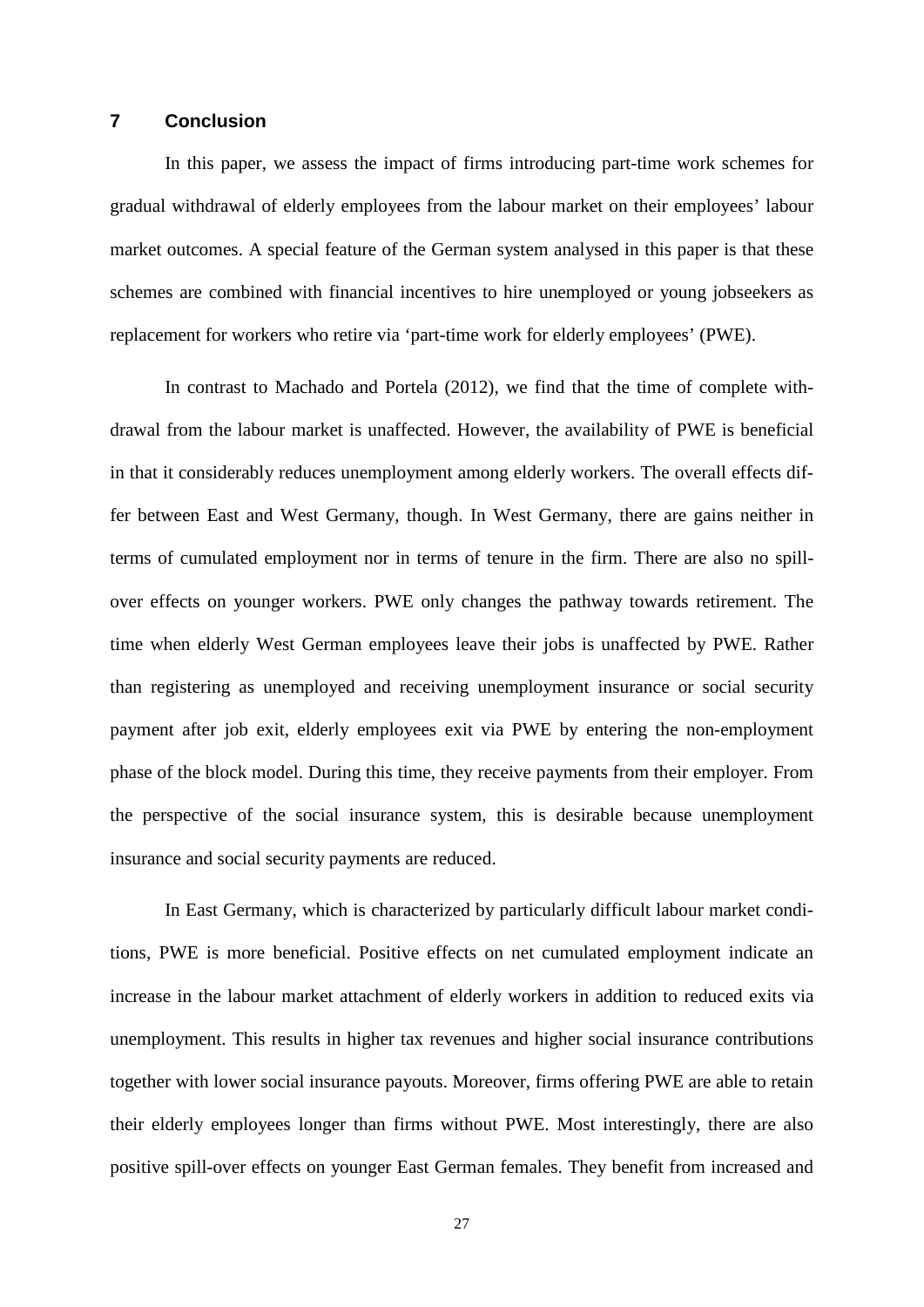more stable employment as well as reduced unemployment. These spill-over effects are likely to be due to the financial incentives to hire unemployed workers as replacement for employees who retire via PWE.

Our results suggest that partial or gradual retirement options offered by firms are an important tool to alleviate the negative effects of low labour market attachment of elderly workers in ageing societies. When combined with financial incentives to hire unemployed or young jobseekers, they seem to be particularly beneficial, especially when labour market conditions are difficult. Under such circumstances, they can have positive spill-over effects on younger workers. Firms should thus be encouraged to offer such schemes.

#### **Literature**

- Abadie, A., and G. W. Imbens (2006): "Large Sample Properties of Matching Estimators for Average Treatment Effects", *Econometrica*, 74, 235-267.
- Abadie, A., and G. W. Imbens (2008): "On the Failure of the Bootstrap for Matching Estimators", *Econometrica*, 76, 1537-1557.
- Abraham, K.G., and S.N. Houseman (2004): "Work and Retirement Plans Among Older Americans", *Employment Research*, 11(4), 1-4.
- Biewen, M, B. Fitzenberger, R. Osikominu, and M. Paul (2013): "The Effectiveness of Public Sponsored Training Revisited: The Importance of Data and Methodological Choices", forthcoming in *Journal of Labor Economics.*
- Börsch-Supan, A., and S. Jürges (2011): "Disability, Pension Reform and Early Retirement in Germany", NBER Working Paper, 17079.
- Brussig, M., M. Knuth, and S. Wojtkowski (2009): *Altersübergangs-Report*, 2009-02.
- Dehejia, R. H., and S. Wahba (2002): "Propensity-Score-Matching Methods for Nonexperimental Causal Studies", *Review of Economics and Statistics*, 84, 151-161.
- Drago, R., M. Wooden, and D. Black (2009): "Who Wants and Gets Flexibility? Changing Work Hours Preferences and Life Events", *Industrial & Labor Relations Review*, 62, 394-414.
- Even, W.E., and D.A. Macpherson (2004): "Do Pensions Impede Phased Retirement?", IZA Discussion Paper No. 1353.
- German Federal Employment Agency (2003): *Altersteilzeitgesetz*.
- German Federal Employment Agency (2008): *Altersteilzeitgesetz*.
- German Federal Employment Agency (2012): http://statistik.arbeitsagentur.de, July 2012.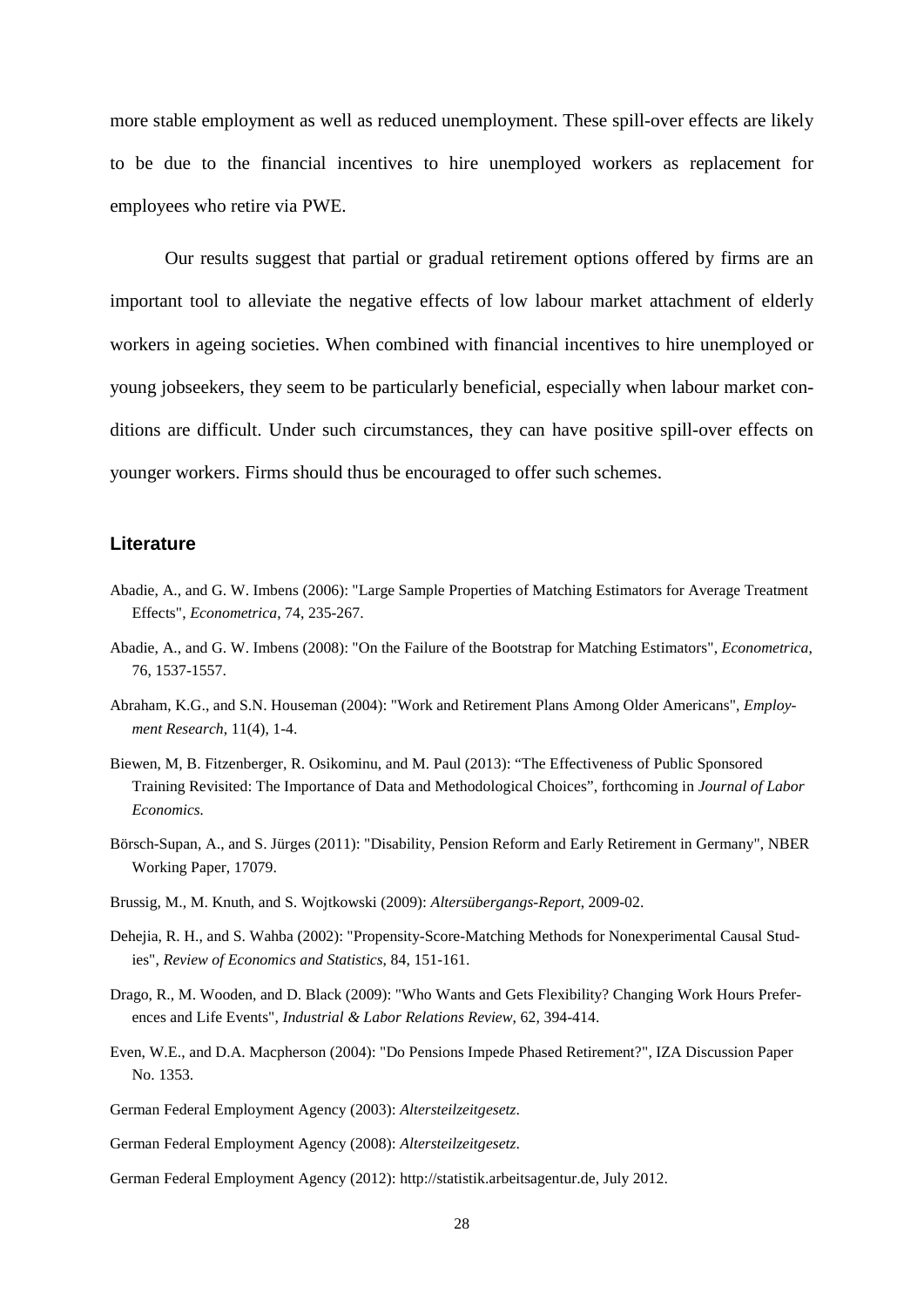German Pension Insurance Fund (2012): http://www.deutsche-rentenversicherung.de, July 2012.

- Grogger, J., and C. Wunsch (2013): "Unemployment Insurance and Departures from Employment: Evidence from a German Reform", Working Paper, Department of Economics, VU University Amsterdam.
- Gustman, A. L., and T. L. Steinmeier (1984): "Partial Retirement and the Analysis of Retirement Behavior", *Industrial and Labor Relations Review*, 37, 403-415.
- Haider, S., and D. Loughran, (2001): "Elderly Labor Supply: Work or Play?", RAND Working Paper DRU-2582.
- Honig, M., and G. Hanoch (1985): "Partial Retirement as a Separate Mode of Retirement Behavior", *The Journal of Human Resources*, 20, 21-46.
- Huber, M., M. Lechner, and C. Wunsch (2013): "The Performance of Estimators Based on the Propensity Score", *Journal of Econometrics*, 175, 1-21.
- Huber, M., M. Lechner, and C. Wunsch (2011): "Does Leaving Welfare Improve Health? Evidence for Germany", *Health Economics*, 20, 484-504.
- Hurd, M., and K. McGarry (1993): "The relationship between job characteristics and retirement", NBER Working Paper, 4558.
- Hutchens, R. (2003): *The Cornell Study of Employer Phased Retirement Policies: A Report on Key Findings*, School of Industrial and Labor Relations, Cornell University, Ithaca, New York.
- Hutchens, R. (2010): "Worker characteristics, job characteristics, and opportunities for phased retirement", *Labour Economics*, 17, 1010-1021.
- Hutchens, R., and J. Chen (2007): "The Role of Employers in Phased Retirement: Opportunities for Phased Retirement Among White-Collar Workers", ILR Collection Articles & Chapters Paper 48.
- Hutchens, R., and K. Grace-Martin (2006): "Employer Willingness to Permit Phased Retirement: Why Are Some More Willing than Others?", *Industrial and Labor Relations Review*, 59, 525-546.
- Imbens, G. W. (2004): "Nonparametric Estimation of Average Treatment Effects under Exogeneity: A Review", *Review of Economics and Statistics*, 86, 4-29.
- Imbens, G. W., and J. M. Wooldridge (2009): "Recent Developments in the Econometrics of Program Evaluation", *Journal of Economic Literature*, 47, 5–86.
- Joffe, M. M., T. R. Have, H. I. Feldman, and S. Kimmel (2004): "Model Selection, Confounder Control, and Marginal Structural Models", *The American Statistician*, 58-4, 272-279.
- Kim, H., and S. A. DeVaney (2005): "The Selection of Partial or Full Retirement by Older Workers", *Journal of Family and Economic Issues*, 26, 371-394.
- Lechner, M., R. Miquel, and C. Wunsch (2011): "Long-Run Effects of Public Sector Sponsored Training in West Germany", Journal of the European Economic Association, 9, 742-784.
- Lechner, M. and C. Wunsch (2013): "Sensitivity of Matching-Based Program Evaluations to the Availability of Control Variables", *Labour Economics*, 21, 111-121.

Machado, C. S., and M. Portela (2012): "Hours of Work and Retirement Behavior", IZA Discussion Paper 6270.

MacKinnon, J. G. (2006). "Bootstrap Methods in Econometrics", *The Economic Record*, 82, 2-18.

OECD (2009): *[Live Longer, Work Longer](http://www.oecd.org/document/42/0,3746,en_2649_34747_36104426_1_1_1_1,00.html)*.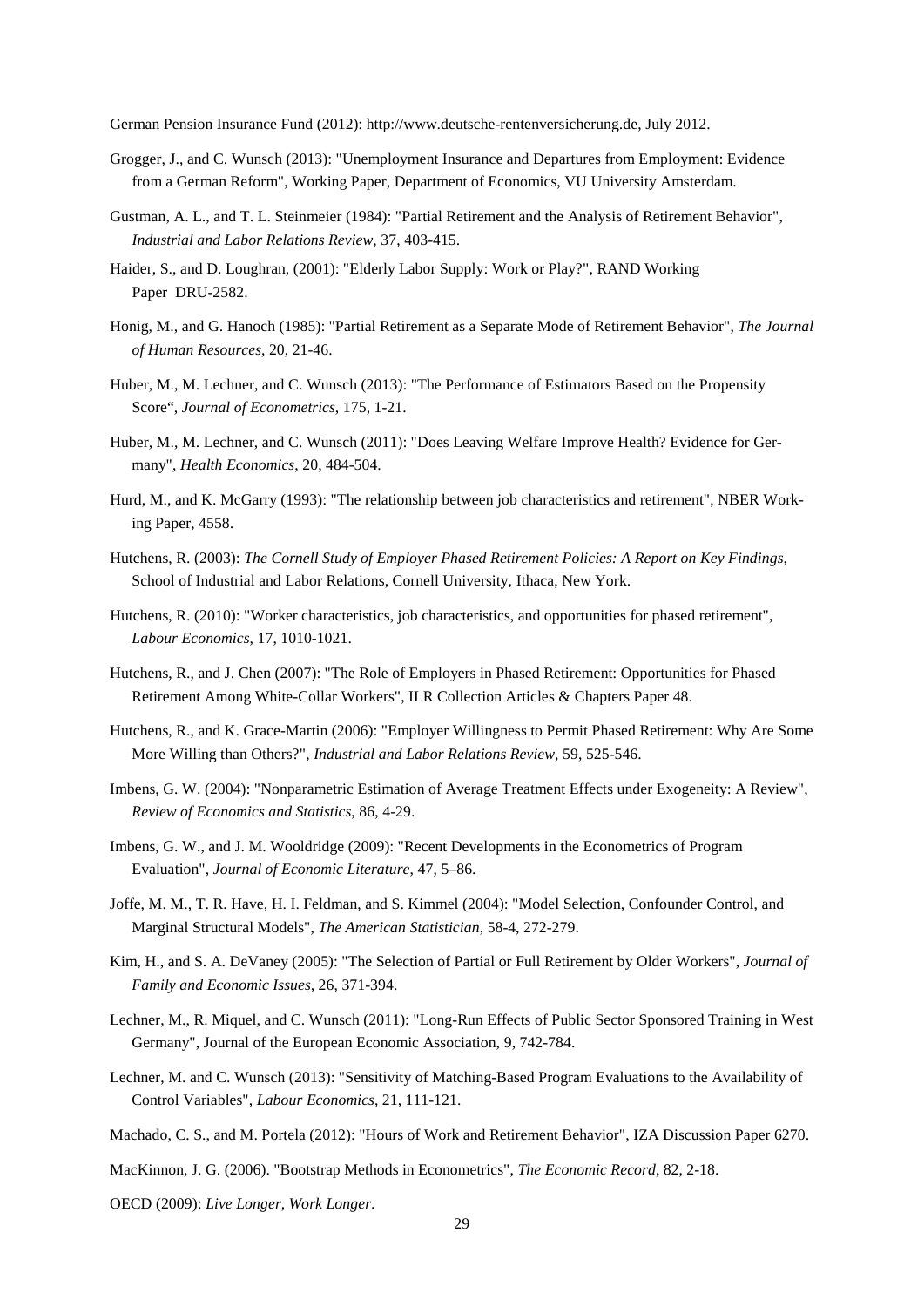- Robinson, C., and R. Clark (2010): "Retiree Health Insurance and Disengagement from a Career Job", *Journal of Labor Research*, 31, 247–262.
- Rosenbaum, P. R., and D. B.Rubin (1983): "The central role of the propensity score in observational studies for causal effects", *Biometrika*, 70, 41-50.
- Rubin, D. B. (1979): "Using Multivariate Matched Sampling and Regression Adjustment to Control Bias in Observational Studies", *Journal of the American Statistical Association*, 74, 318-328.
- Ruhm, C.J. (1990): "Bridge Jobs and Partial Retirement", *Journal of Labor Economics*, 8, 482-501.
- Wunsch, C. (2013): "Optimal Use of Labor Market Policies: The Role of Job Search Assistance", *Review of Economics and Statistics*, 95 (3), online early excess, doi: 10.1162/REST\_a\_00371.
- Wunsch, C., and M. Lechner (2008): "What Did All the Money Do? On the General Ineffectiveness of Recent West German Labour Market Programmes*", Kyklos*, 61, 134-174.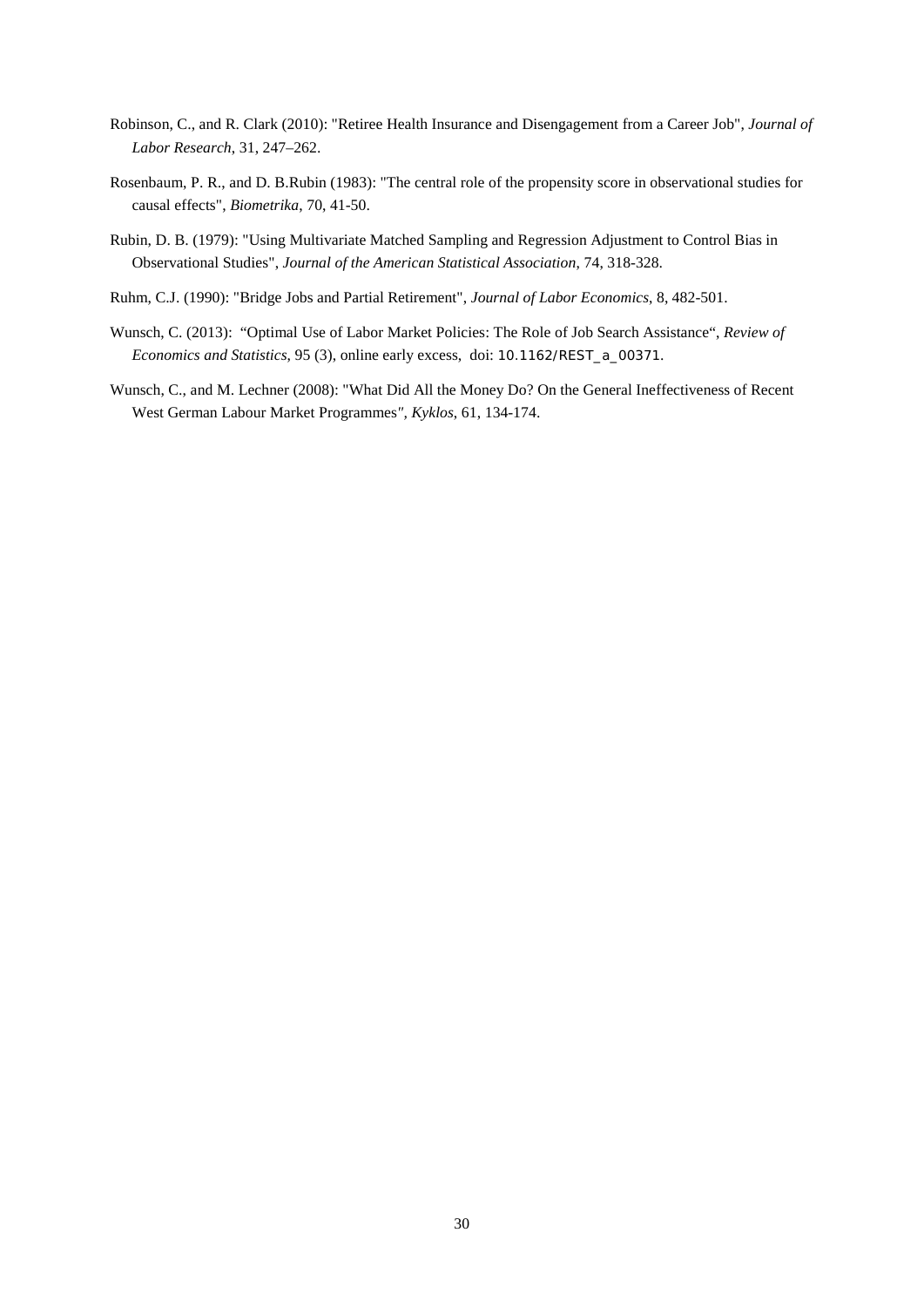# **Appendix A: Probit specifications for selection into PWE**

|                                       | <b>Aged 31-40</b> |         |          | Aged 41-50 | Aged 51 plus |         |  |
|---------------------------------------|-------------------|---------|----------|------------|--------------|---------|--|
|                                       | Coeffi-           | P-value | Coeffi-  | P-value    | Coeffi-      | P-value |  |
|                                       | cient             | in %    | cient    | in %       | cient        | in %    |  |
| Constant                              | $-6.984$          | 0.0     | $-7.211$ | 0.0        | $-5.948$     | 0.0     |  |
| <b>Firm characteristics</b>           |                   |         |          |            |              |         |  |
| Log number of employees               | 0.792             | 0.0     | 0.966    | 0.0        | 0.902        | 0.0     |  |
| 501-1000 employees                    | $-0.503$          | 0.0     | $-0.818$ | 0.0        | $-0.697$     | 0.0     |  |
| Share of employees being 55 or older  | 2.203             | 0.0     | 1.323    | 0.4        | 0.233        | 67.1    |  |
| Share of employees leaving the firm   | $-1.480$          | 0.0     | $-1.403$ | 0.0        | $-0.311$     | 8.1     |  |
| Share of unskilled employees          | $-0.387$          | 0.1     | $-0.366$ | 0.2        | 0.155        | 27.4    |  |
| Single branch firm                    | 0.326             | 0.0     | 0.319    | 0.0        | 0.222        | 0.0     |  |
| High number of absences is a problem  | $-0.426$          | 0.0     | $-0.522$ | 0.0        | $-0.705$     | 0.0     |  |
| Staff shortage is problem             | $-0.333$          | 0.0     | $-0.266$ | 0.0        | $-0.458$     | 0.0     |  |
| No working-time accounts              | 0.000             | 99.3    | 0.192    | 0.0        | 0.310        | 0.0     |  |
| Reorganization of corporate structure | 0.617             | 0.0     | 0.615    | 0.0        | 0.543        | 0.0     |  |
| Pay tied to collective agreement      | $-0.751$          | 0.0     | $-0.656$ | 0.0        | $-0.739$     | 0.0     |  |
| Manufacturing industry                | 0.439             | 0.0     | 0.508    | 0.0        | 0.564        | 0.0     |  |
| <b>Employee characteristics</b>       |                   |         |          |            |              |         |  |
| Age                                   | 0.006             | 49.0    | 0.001    | 85.0       | 0.001        | 89.1    |  |
| No German citizen                     | 0.289             | 0.1     | $-0.111$ | 18.3       | $-0.014$     | 86.8    |  |
| University entrance degree (Abitur)   | $-0.216$          | 3.4     | $-0.272$ | 0.2        | $-0.258$     | 1.1     |  |
| No vocational degree                  | 0.041             | 59.3    | 0.034    | 64.6       | $-0.019$     | 82.7    |  |
| Manufacturing occupation              | 0.226             | 0.0     | 0.231    | 0.0        | 0.407        | 0.0     |  |
| Service occupation                    | 0.153             | 3.8     | 0.025    | 70.9       | 0.138        | 3.5     |  |
| Unskilled worker                      | 0.249             | 0.1     | 0.383    | 0.0        | 0.291        | 0.1     |  |
| Clerk                                 | 0.104             | 20.1    | 0.196    | 0.8        | 0.188        | 1.3     |  |
| Half-monthly earnings in EUR          | 1.060             | 0.0     | 0.923    | 0.0        | 0.414        | 0.1     |  |
| Half-monthly earnings > 1500 EUR      | $-0.476$          | 0.0     | $-0.388$ | 0.0        | $-0.069$     | 47.8    |  |
| Tenure                                | 0.059             | 30.6    | 0.064    | 24.1       | $-0.007$     | 92.3    |  |
| Tenure 7 years                        | $-0.192$          | 12.9    | $-0.441$ | 0.0        | $-0.428$     | 0.8     |  |
| <b>Regional characteristics</b>       |                   |         |          |            |              |         |  |
| Big agglomeration                     | $-0.653$          | 0.0     | $-0.629$ | 0.0        | $-0.650$     | 0.0     |  |
| Local unemployment rate               | 0.131             | 0.0     | 0.097    | 0.0        | 0.080        | 0.0     |  |
| Northern Germany                      | $-0.459$          | 0.0     | $-0.345$ | 0.2        | $-0.577$     | 0.0     |  |
| Central Germany                       | $-0.150$          | 0.8     | $-0.102$ | 7.3        | $-0.146$     | 3.1     |  |
| Number of individual observations     | 4098              |         | 4269     |            | 3390         |         |  |
| Efron's $R^2$                         | 0.26              |         | 0.28     |            | 0.28         |         |  |

*Table A1: Probit specifications for males in West Germany*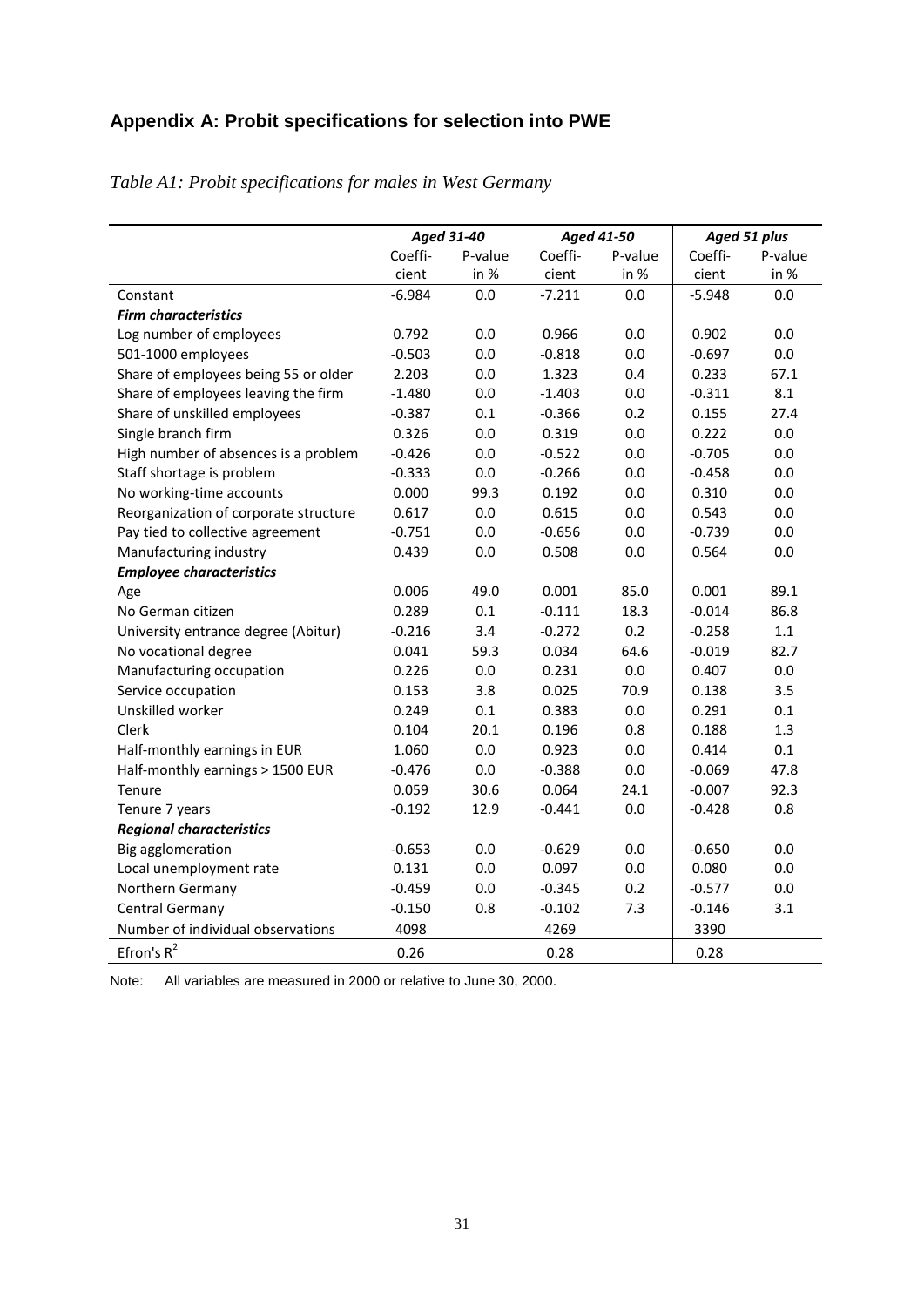| Table A2: Probit specifications for females in West Germany |  |  |  |
|-------------------------------------------------------------|--|--|--|
|-------------------------------------------------------------|--|--|--|

|                                          |          | Aged 31-40 |          | Aged 41-50 |          | Aged 51 plus |
|------------------------------------------|----------|------------|----------|------------|----------|--------------|
|                                          | Coeffi-  | P-value    | Coeffi-  | P-value    | Coeffi-  | P-value      |
|                                          | cient    | in %       | cient    | in %       | cient    | in %         |
| Constant                                 | $-4.917$ | 0.0        | $-4.403$ | 0.0        | $-4.070$ | 0.0          |
| <b>Firm characteristics</b>              |          |            |          |            |          |              |
| Log number of employees                  | 0.795    | $0.0\,$    | 0.678    | 0.0        | 0.694    | 0.0          |
| Share of employees being 55 or older     | $-0.529$ | 37.4       | $-0.165$ | 75.5       | $-1.113$ | 6.8          |
| Share of employees leaving the firm      | $-0.291$ | 39.5       | $-1.322$ | 0.0        | $-0.318$ | 33.9         |
| Share of unskilled employees             | $-1.154$ | $0.0\,$    | $-0.711$ | $0.0\,$    | $-0.624$ | $0.0\,$      |
| Single branch firm                       | 0.058    | 31.9       | $-0.058$ | 30.8       | $-0.013$ | 85.6         |
| High number of absences is a problem     | $-0.335$ | $0.0\,$    | $-0.307$ | $0.0\,$    | $-0.129$ | 10.7         |
| Staff shortage is problem                | $-0.645$ | 0.0        | $-0.684$ | 0.0        | $-0.668$ | $0.0\,$      |
| No working-time accounts                 | 0.050    | 43.7       | $-0.109$ | 8.5        | $-0.241$ | 0.2          |
| Reorganization of corporate structure    | 0.709    | 0.0        | 0.572    | 0.0        | 0.298    | 0.0          |
| Pay tied to collective agreement         | $-0.677$ | 0.0        | $-0.454$ | 0.0        | $-0.386$ | 0.0          |
| Trade sector                             | $-0.281$ | $1.0\,$    | $-0.015$ | 88.3       | 0.211    | 11.0         |
| Service sector                           | $-0.544$ | 0.0        | $-0.177$ | 4.4        | $-0.427$ | 0.0          |
| <b>Employee characteristics</b>          |          |            |          |            |          |              |
| Age                                      | $-0.003$ | 73.1       | $-0.017$ | 4.5        | $-0.022$ | 5.4          |
| No German citizen                        | 0.298    | 0.4        | 0.324    | 0.0        | 0.367    | 0.1          |
| No vocational degree                     | $-0.049$ | 48.6       | 0.043    | 50.2       | 0.040    | 59.0         |
| Manufacturing, technical, construction   |          |            |          |            |          |              |
| occupation                               | $-0.399$ | 0.0        | $-0.205$ | 2.7        | $-0.068$ | 55.6         |
| Low-skilled service occupation           | $-0.516$ | 0.0        | $-0.370$ | 0.0        | 0.002    | 98.2         |
| Other occupation                         | $-0.030$ | 74.8       | 0.076    | 38.0       | 0.143    | 15.6         |
| Part-time worker                         | 0.515    | $0.0\,$    | 0.535    | $0.0\,$    | 0.531    | $0.0\,$      |
| Half-monthly earnings in EUR             | 0.400    | 0.0        | 0.811    | 0.0        | 0.751    | $0.0\,$      |
| Half-monthly earnings > 1500 EUR         | $-0.330$ | 0.2        | $-0.369$ | 0.1        | 0.043    | 78.7         |
| Tenure                                   | 0.203    | 0.1        | 0.305    | 0.0        | 0.251    | $0.1\,$      |
| Tenure 7 years                           | $-0.122$ | 24.1       | $-0.248$ | 2.5        | $-0.370$ | $1.7\,$      |
| Out of the labour force in last 4 years  | $-0.067$ | 33.7       | 0.041    | 60.1       | 0.119    | 23.8         |
| Out of the labour force in last 10 years | 0.107    | 9.9        | $-0.020$ | 75.3       | 0.001    | 98.6         |
| <b>Regional characteristics</b>          |          |            |          |            |          |              |
| Big agglomeration                        | $-0.454$ | 0.0        | $-0.462$ | 0.0        | $-0.421$ | 0.0          |
| Local unemployment rate                  | 0.089    | 0.0        | 0.112    | 0.0        | 0.122    | 0.0          |
| Northern Germany                         |          |            | $-0.511$ | 0.0        | $-0.806$ | 0.0          |
| Central Germany                          | $-0.235$ | 0.0        | $-0.400$ | 0.0        | $-0.286$ | 0.0          |
| Number of individual observations        | 3323     |            | 3412     |            | 2227     |              |
| Efron's $R^2$                            | 0.32     |            | 0.31     |            | 0.30     |              |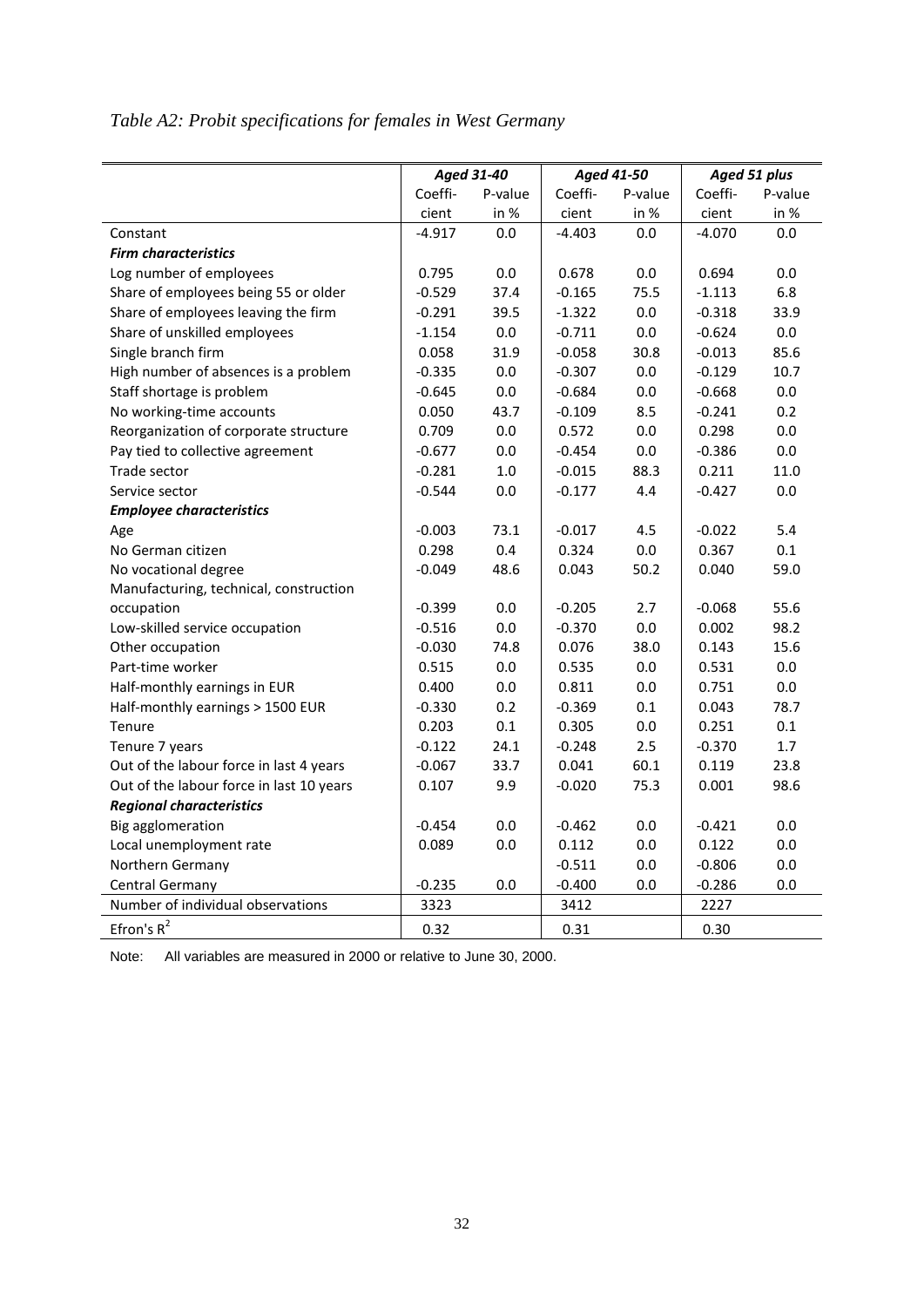# *Table A3: Probit specifications for males in East Germany*

|                                          |          | Aged 31-40 |          | Aged 41-50 | Aged 51 plus |         |  |
|------------------------------------------|----------|------------|----------|------------|--------------|---------|--|
|                                          | Coeffi-  | P-value    | Coeffi-  | P-value    | Coeffi-      | P-value |  |
|                                          | cient    | in %       | cient    | in %       | cient        | in %    |  |
| Constant                                 | $-3.275$ | 0.0        | $-1.277$ | 0.7        | $-2.279$     | 0.1     |  |
| <b>Firm characteristics</b>              |          |            |          |            |              |         |  |
| Log number of employees                  | 0.155    | 0.1        | 0.029    | 51.9       | 0.138        | 1.1     |  |
| Share of employees with university or    |          |            |          |            |              |         |  |
| college degree                           | 4.167    | $0.0\,$    | 4.554    | 0.0        | 3.019        | 0.0     |  |
| Share of employees being 55 or older     | $-0.670$ | 13.0       | 0.033    | 93.7       | 1.946        | 0.0     |  |
| No working-time accounts                 | 0.178    | 0.4        | 0.280    | 0.0        | 0.065        | 45.5    |  |
| Share of employees leaving the firm      |          |            |          |            |              |         |  |
| (survey)                                 | $-7.419$ | 0.0        | $-9.973$ | 0.0        | $-10.950$    | 0.0     |  |
| No reorganization                        | 0.002    | 97.7       | $-0.035$ | 59.8       | $-0.307$     | 0.0     |  |
| Looking for staff in future              | 0.833    | 0.0        | 1.071    | 0.0        | 1.047        | 0.0     |  |
| Hiring skilled workers is problem        | 0.365    | 0.0        | 0.157    | 0.9        | 0.164        | 3.6     |  |
| Hiring young workers is problem          | $-0.525$ | 0.0        | $-0.472$ | 0.0        | $-0.863$     | 0.0     |  |
| High number of absences is a problem     | 0.671    | 0.0        | 0.681    | 0.0        | 0.560        | 0.0     |  |
| Foreign-owned to more than 50%           | $-0.491$ | 0.0        | $-0.551$ | 0.0        | $-0.930$     | 0.0     |  |
| Trade sector                             | 0.964    | 0.0        | 1.097    | 0.0        | 0.767        | 0.0     |  |
| Service sector                           | $-0.531$ | 0.0        | $-0.518$ | 0.0        | $-0.633$     | 0.0     |  |
| <b>Employee characteristics</b>          |          |            |          |            |              |         |  |
| Age                                      | $-0.003$ | 71.0       | $-0.027$ | 0.1        | $-0.009$     | 37.7    |  |
| University entrance degree (Abitur)      | $-0.121$ | 48.1       | $-0.169$ | 21.1       | 0.232        | 22.1    |  |
| Vocational degree                        | 0.392    | 0.0        | 0.139    | 14.5       | 0.136        | 25.3    |  |
| University or college degree             | 0.427    | 4.8        | 0.312    | 6.3        | $-0.099$     | 68.1    |  |
| <b>Technical occupation</b>              | $-0.453$ | 0.0        | $-0.382$ | 0.0        | $-0.142$     | 8.8     |  |
| Higher-skilled service occupation        | $-0.602$ | 0.0        | $-0.578$ | 0.0        | $-0.343$     | 0.1     |  |
| Low-skilled service occupation           | 0.075    | 44.7       | $-0.135$ | 13.6       | $-0.084$     | 45.0    |  |
| Other occupation                         | $-0.403$ | $0.0\,$    | $-0.451$ | 0.0        | $-0.361$     | 0.3     |  |
| Skilled worker                           | $-0.378$ | 0.0        | $-0.301$ | 0.0        | $-0.116$     | 22.3    |  |
| Clerk                                    | $-0.284$ | 0.8        | $-0.360$ | 0.1        | $-0.261$     | 4.9     |  |
| Half-monthly earnings in EUR             | 1.118    | 0.0        | 1.562    | 0.0        | 0.265        | 20.6    |  |
| Half-monthly earnings > 1500 EUR         | $-0.209$ | 8.8        | $-0.415$ | 0.0        | $-0.037$     | 76.1    |  |
| Cumulated earnings from employment in    |          |            |          |            |              |         |  |
| last 10 years                            | $-0.131$ | 25.4       | $-0.298$ | 2.3        | 0.105        | 40.7    |  |
| Tenure                                   | 0.517    | 0.0        | 0.523    | 0.0        | 0.530        | 0.0     |  |
| Tenure 7 years                           | $-0.713$ | 0.0        | $-0.854$ | 0.0        | $-0.766$     | 0.0     |  |
| Unemployed in last 4 years               | $-0.344$ | $1.0\,$    | $-0.645$ | 0.0        | $-0.583$     | 2.6     |  |
| Unemployed in last 10 years              | $-0.085$ | 19.5       | $-0.203$ | 0.2        | $-0.004$     | 96.8    |  |
| Out of the labour force in last 4 years  | $-0.021$ | 82.4       | $-0.026$ | 77.4       | $-0.002$     | 98.8    |  |
| Out of the labour force in last 10 years | 0.320    | 0.0        | 0.177    | 0.1        | 0.113        | 10.9    |  |
| Fraction employed 9-10 years before      | 1.015    | 0.0        | 1.014    | 0.0        | 1.257        | 0.0     |  |
| <b>Regional characteristics</b>          |          |            |          |            |              |         |  |
| Rural area                               | 0.271    | 0.0        | 0.395    | 0.0        | 0.390        | 0.0     |  |
| Number of individual observations        | 4145     |            | 4894     |            | 2902         |         |  |
| Efron's $R^2$                            | 0.33     |            | 0.36     |            | 0.36         |         |  |